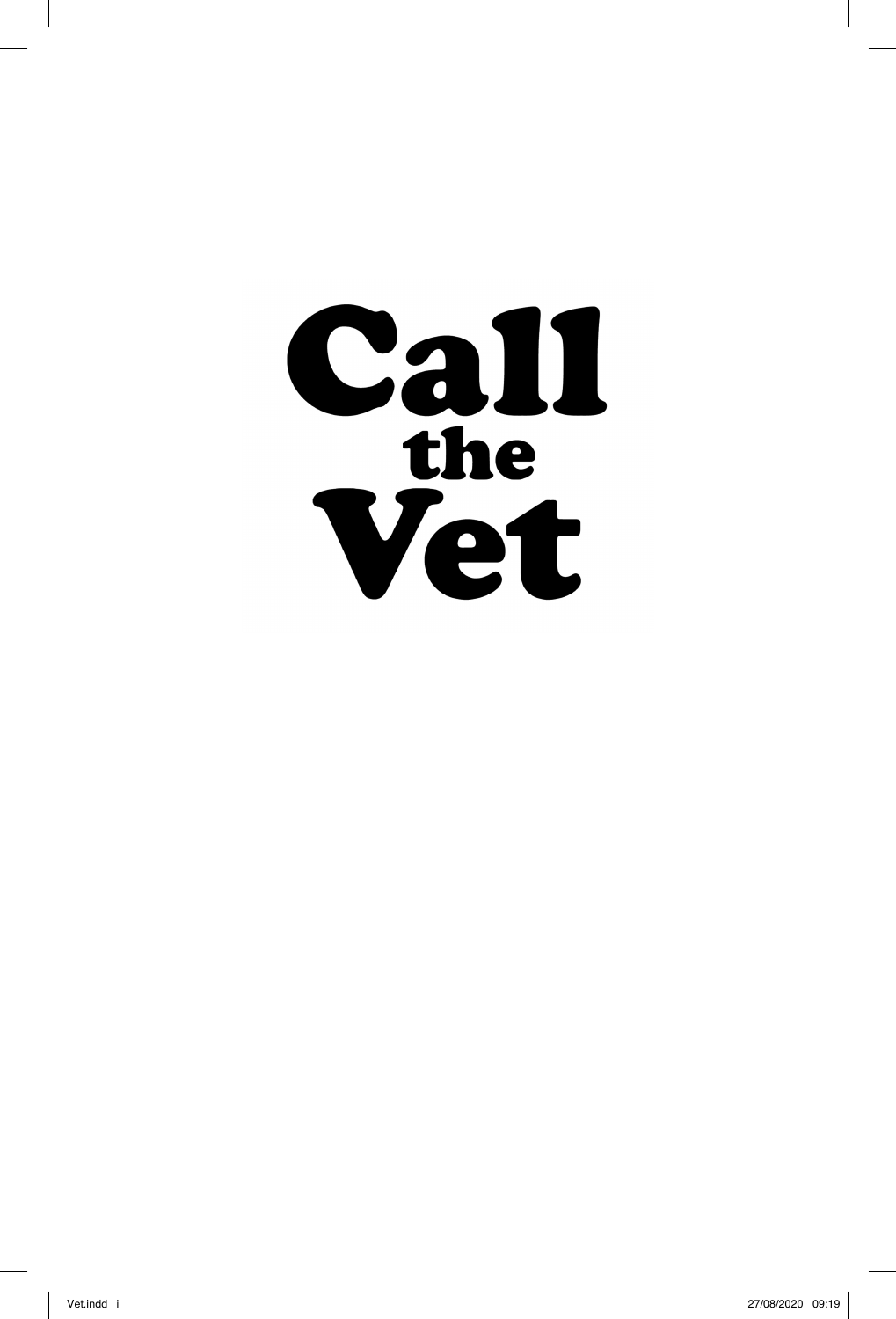$\overline{\phantom{a}}$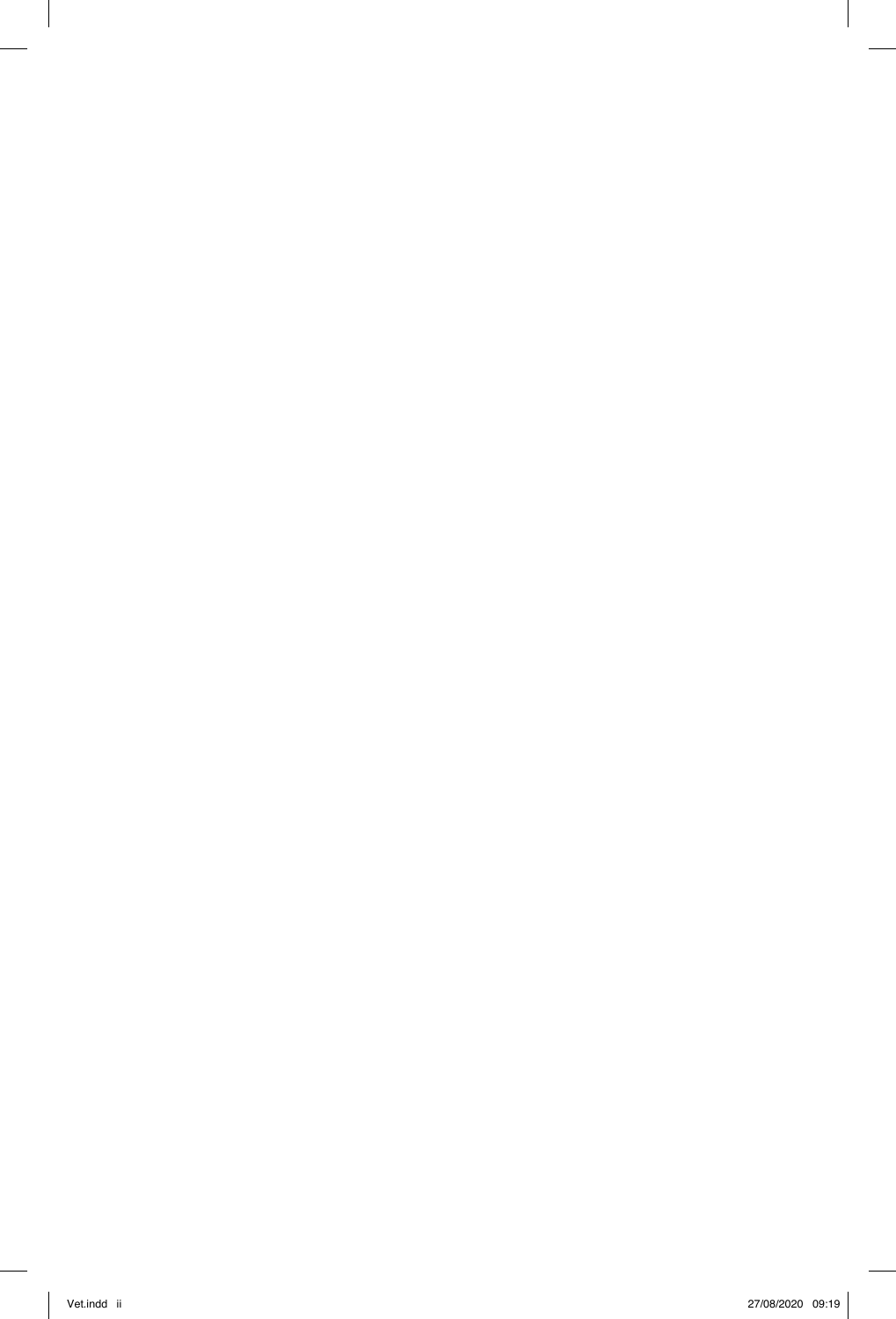

My life as a young vet in 1970s London



HarperCollinsPublishers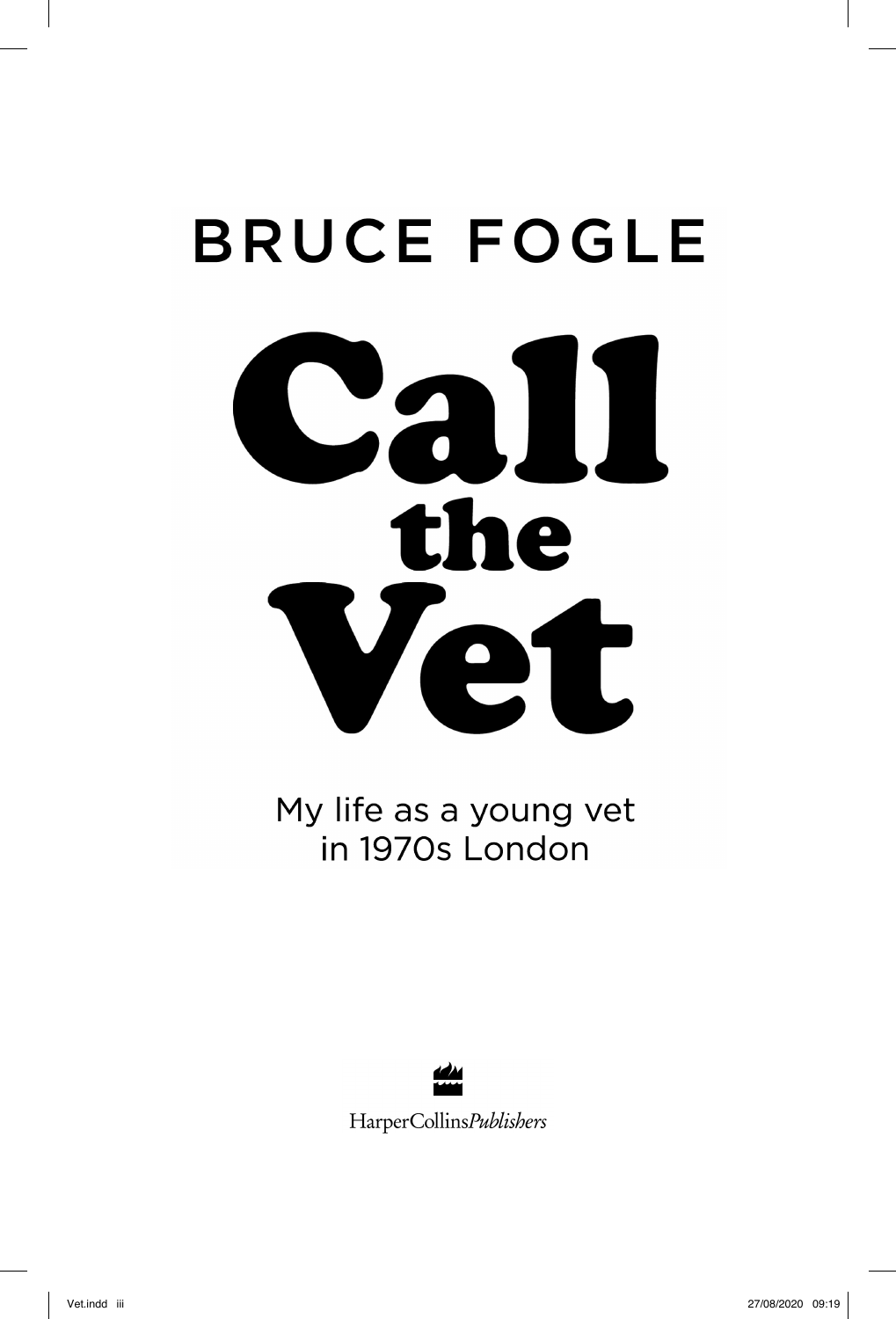HarperCollins*Publishers* 1 London Bridge Street London SE1 9GF

www.harpercollins.co.uk

First published by HarperCollins*Publishers* 2020

1 3 5 7 9 10 8 6 4 2

© Bruce Fogle 2020

Bruce Fogle asserts the moral right to be identified as the author of this work

A catalogue record of this book is available from the British Library

HB ISBN 978-0-00-842430-5 PB ISBN 978-0-00-842431-2

Printed and bound in Great Britain by CPI Group (UK) Ltd, Croydon

All rights reserved. No part of this publication may be reproduced, stored in a retrieval system, or transmitted, in any form or by any means, electronic, mechanical, photocopying, recording or otherwise, without the prior written permission of the publishers.



This book is produced from independently certified  $FSC^{TM}$  paper to ensure responsible forest management.

For more information visit: www.harpercollins.co.uk/green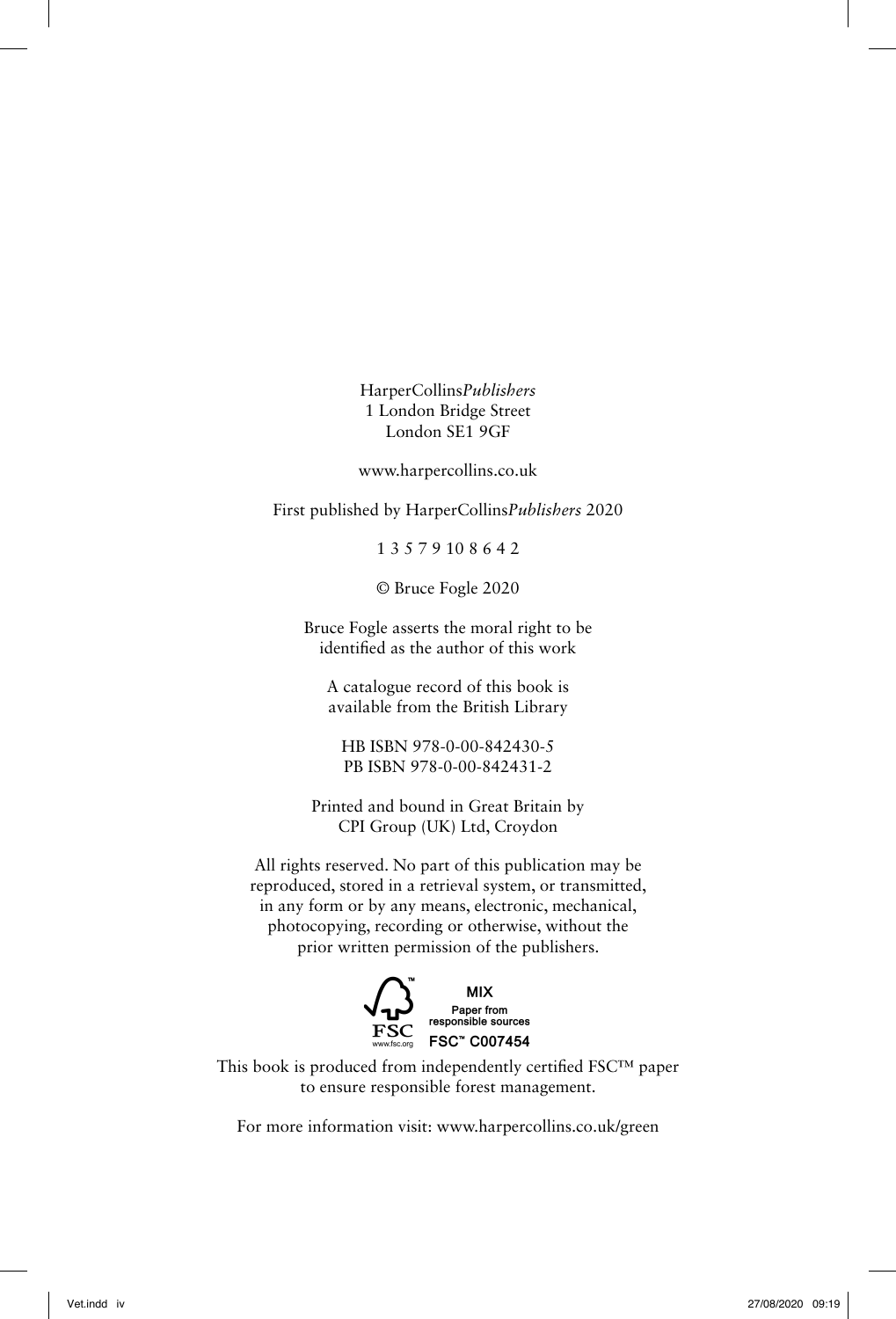To the kind staff and volunteers at Hearing Dogs for Deaf People (www.hearingdogs.org.uk) who provide such incredible dog buddies for people, young and old, that find themselves isolated by impaired hearing. And to the diligent, dedicated people at Humane Society International, especially those in Canada (www.friendsofhsi.ca). You operate under the radar, sometimes in dreadful circumstances, but you do brilliant work defending animals worldwide.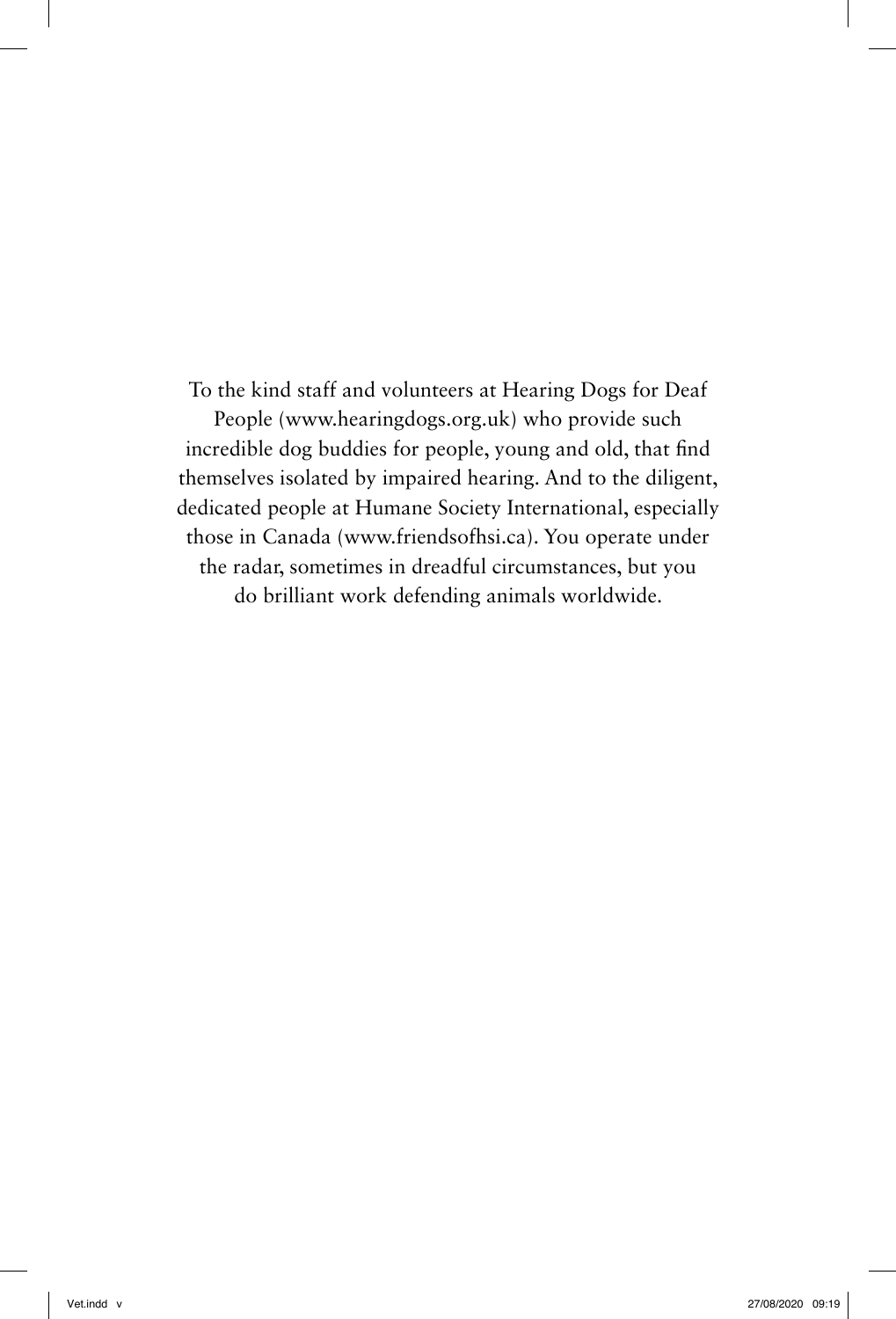$\overline{\phantom{a}}$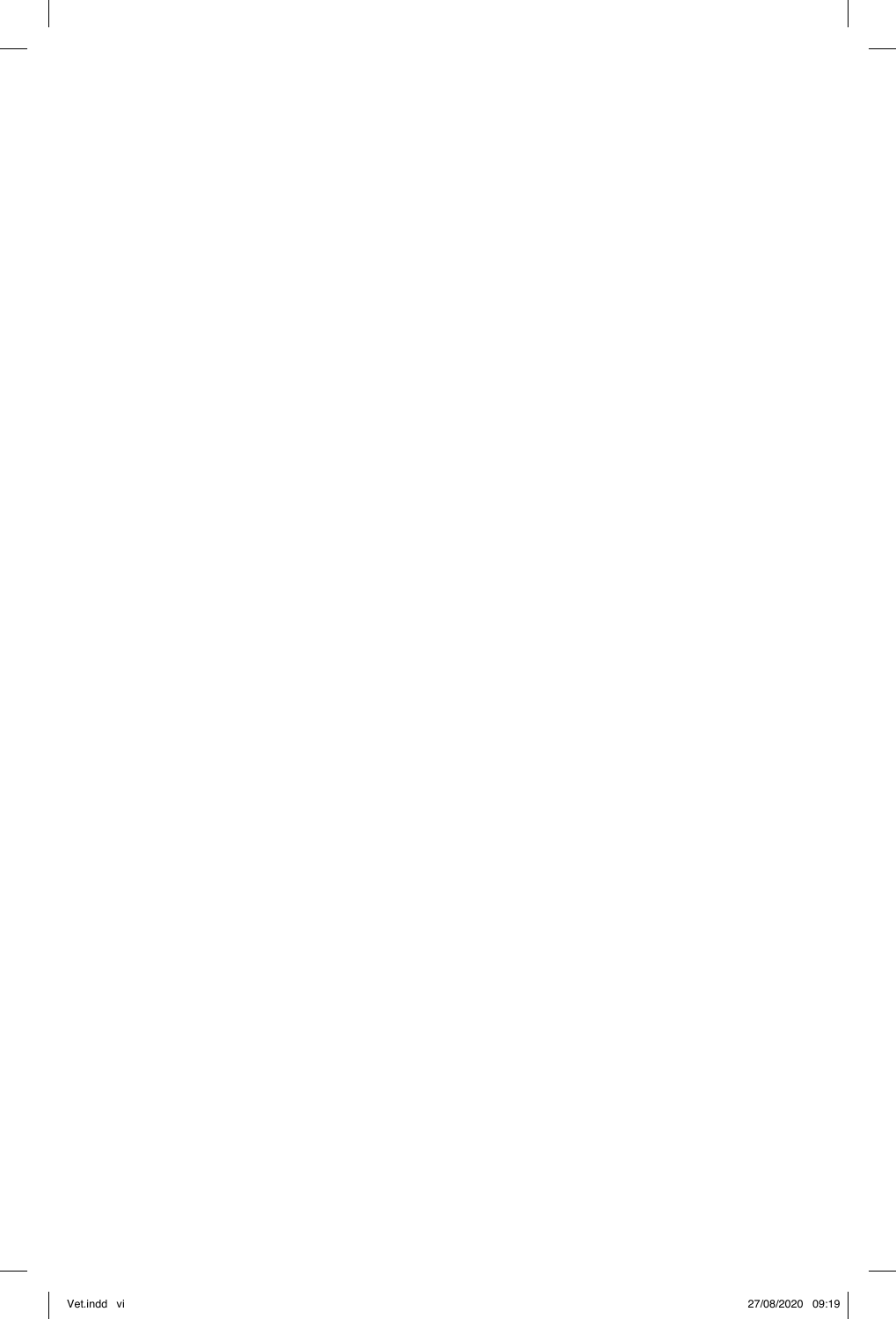### Introduction

Another overcast, moody, gunmetal grey day. London, 1970. Drizzle. I am a 26-year-old Canadian, fresh out of the Ontario Veterinary College, working as an assistant in a veterinary practice in Knightsbridge in the heart of the city. I'm here because … well, I don't actually know why I'm here.

It's far from home. That's exciting. I speak their language, so I can make my way around, get a job, have fun. I think of myself as British. At home in Toronto I grew up singing 'God Save the Queen' as often as 'O Canada'. The Queen is on my Canadian money. I vote for Members of Parliament, not Congressmen. But three months in London has me questioning that assumption. What I'm learning is that although I share their language, I don't share how they think.

A distinguished looking man in his sixties, in a tailored pinstripe suit, brings in his dog, a sad, grey-faced, female black Labrador, for me to put down. Not a twitch of emotion from him. His mother comes with him. Except it isn't his mother. It's his nanny. Not his children's nanny. *His* nanny. The woman who looked after him when he was a child. Where is his wife? His grown children? Why is there no feeling, no passion?

I am already feeling a bit antsy today, a bit out of place.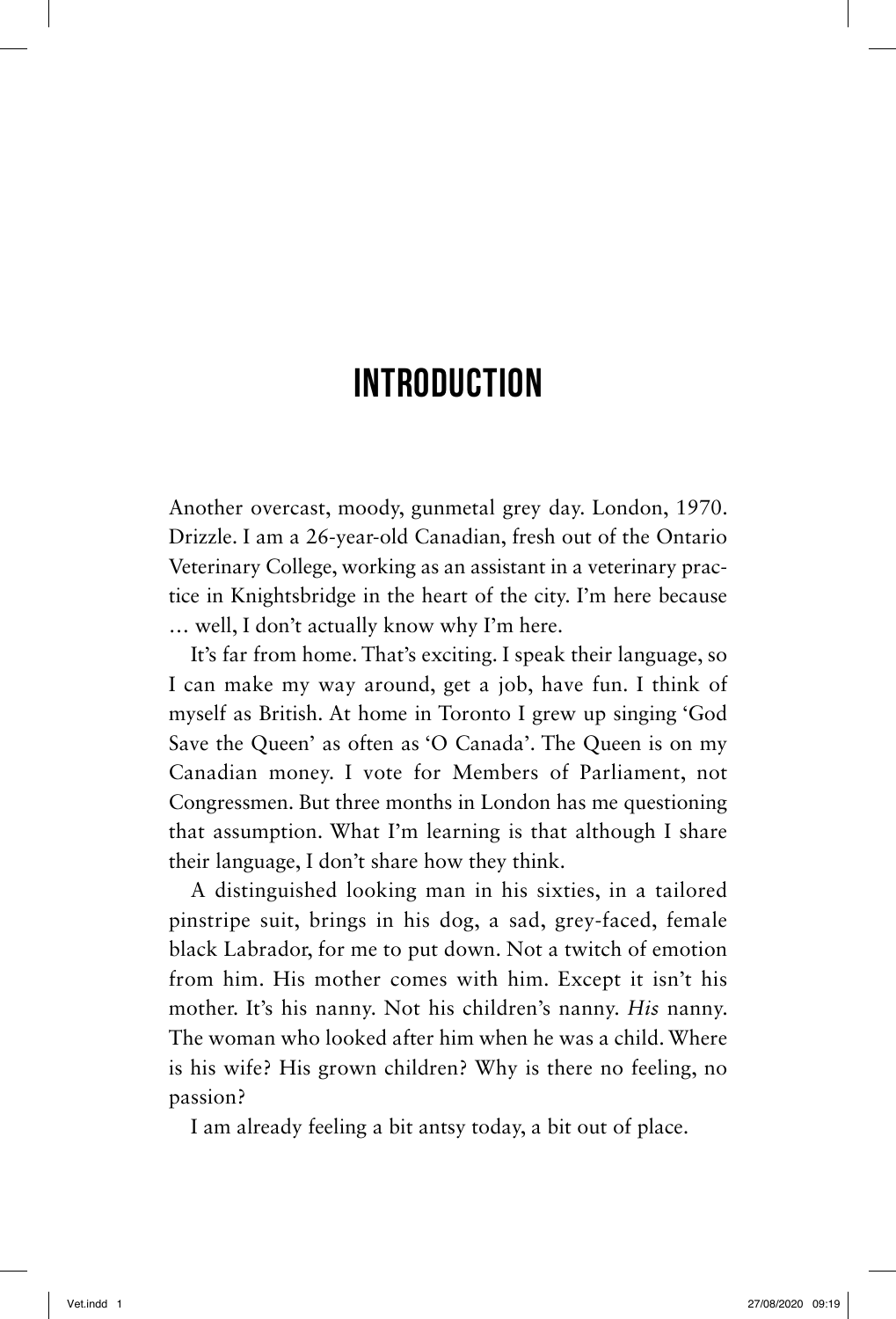'Bruce, I've received a complaint about you,' my boss Brian Singleton politely but firmly tells me when he arrives at his surgery. 'Meet me in my office at 8.45.'

I can't finish my coffee, can't do anything but go over in my mind all the dogs and cats I have seen in the last few days, trying to work out where I'd made such a grievous diagnosis that the animal's owner had gone out of their way to complain about me. I have limited clinical experience, so my confidence in my ability to diagnose and treat effectively is years away. At that time in my life, I still reacted to events. I didn't yet have the ability, the maturity, to understand that life is more likely to go in the direction you want it to go in if you make things happen, not just respond to stuff.

*That's it*, I think. *I've killed someone's pet, but if I go back to Canada now, I can start afresh and no one there will ever know what's happened.*

I meet Brian in his office.

'Bruce, the lady who you saw yesterday, Mrs Pilkington, has complained about your attire.'

'My clothes?' I burst with relief.

Brian wears a dark suit and tie to work and expects me to as well. I do. I have no problem with that. The Beatles wear ties. My own father wears a tie when he crawls under our summer cottage each spring to turn the water supply back on.

'She didn't like my tie?' I mock, and Brian replies, 'You were wearing sandals. She doesn't feel, nor do I, that sandals are appropriate footwear at a veterinary surgery.'

This is 1970. In Canada, I had flower decals on my car. My suits are velvet. My trousers have flares. My thick chestnut-coloured hair tumbles down my neck. Of course I wear sandals. How on earth could that be so reprehensible that someone would complain to my boss? And why would Brian agree?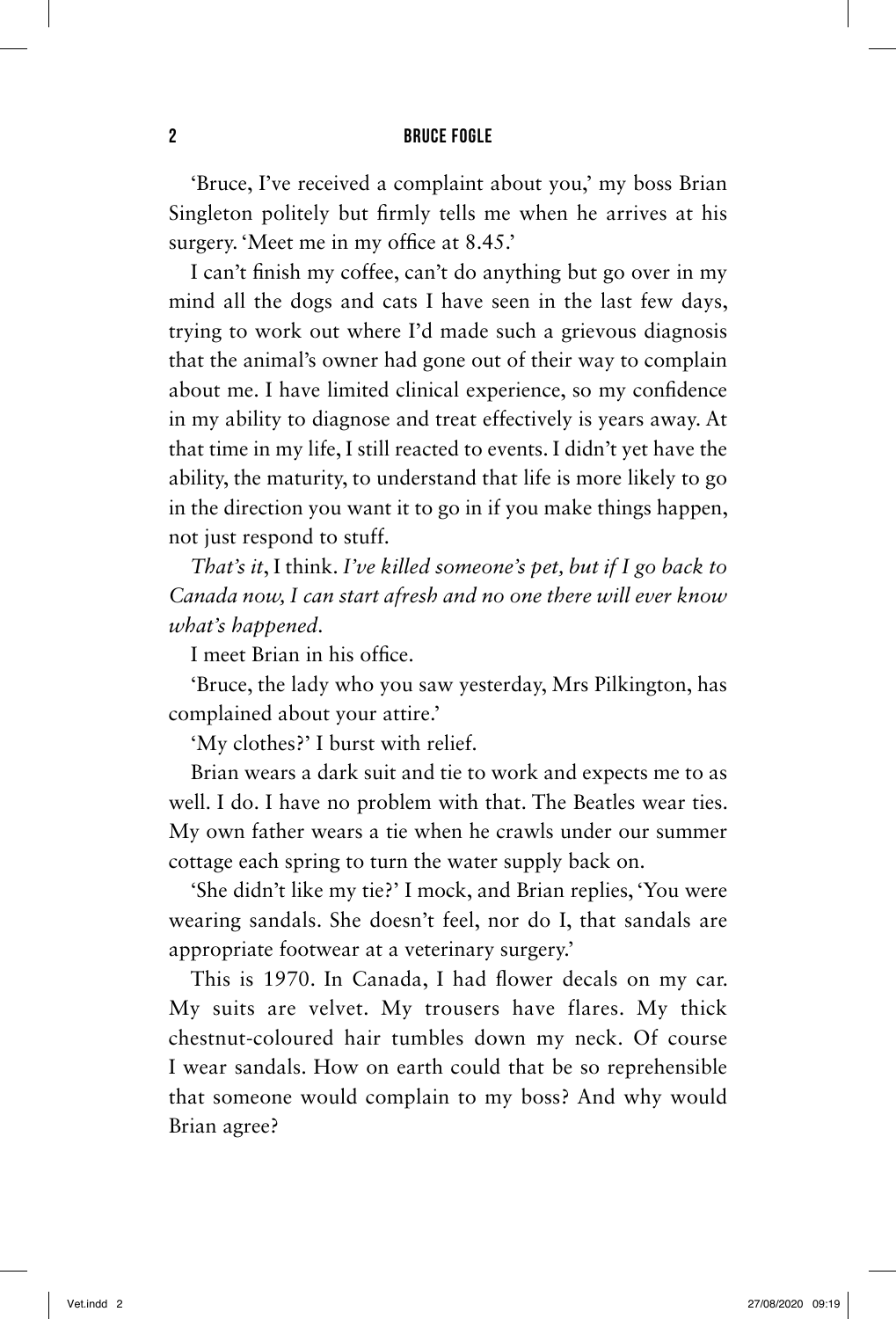I don't get it. It is another seed in my mind that although we speak the same language, there really is a gulf between the English and me.

I come from a demonstrative family. The Fogles can be reserved but my personality comes from my mother's side, the Breslins, and they don't do reserve. They can be loud. They laugh outrageously. They question authority. They argue for the simple joy of words. They cry liberally. And when you need emotional support, they're with you, like an infantry platoon of aunts, uncles and cousins.

So when it comes to putting down this Labrador, the dog's sweet, gentle face looking up at me, at her owner and at her owner's nanny, I feel just awful. Why doesn't the owner feel as upset as I do? How can this man be so cold on such a poignant day, when his dog is to die? Why isn't his family with him? *What is it with you Brits?*

I was in my twenties before Canada had her own red maple leaf flag. The schools my brother and I went to in Toronto, Allenby Public School and Earl Haig Collegiate, both named after World War I British field marshals, flew either the Union Flag or the Red Ensign, a flag with the Union Flag in the corner and Canada's coat of arms on its red background. Englishspeaking Canadians of my era were raised more British than the British. The Queen was my queen. Britain's Parliament was the mother of all parliaments. I read Rudyard Kipling and Thomas Hardy at school. I knew the names of every British prime minister of the twentieth century. That's why when I arrived in Britain, I thought I understood the British.

But inside I really wasn't British and part of me already knew that. My father was born in Glasgow, so I proudly claimed patriality (and I continue to feel a strong affiliation with Scotland). His family emigrated to Canada in 1907 when he was a year old, but enough of Scotland remained in him for him to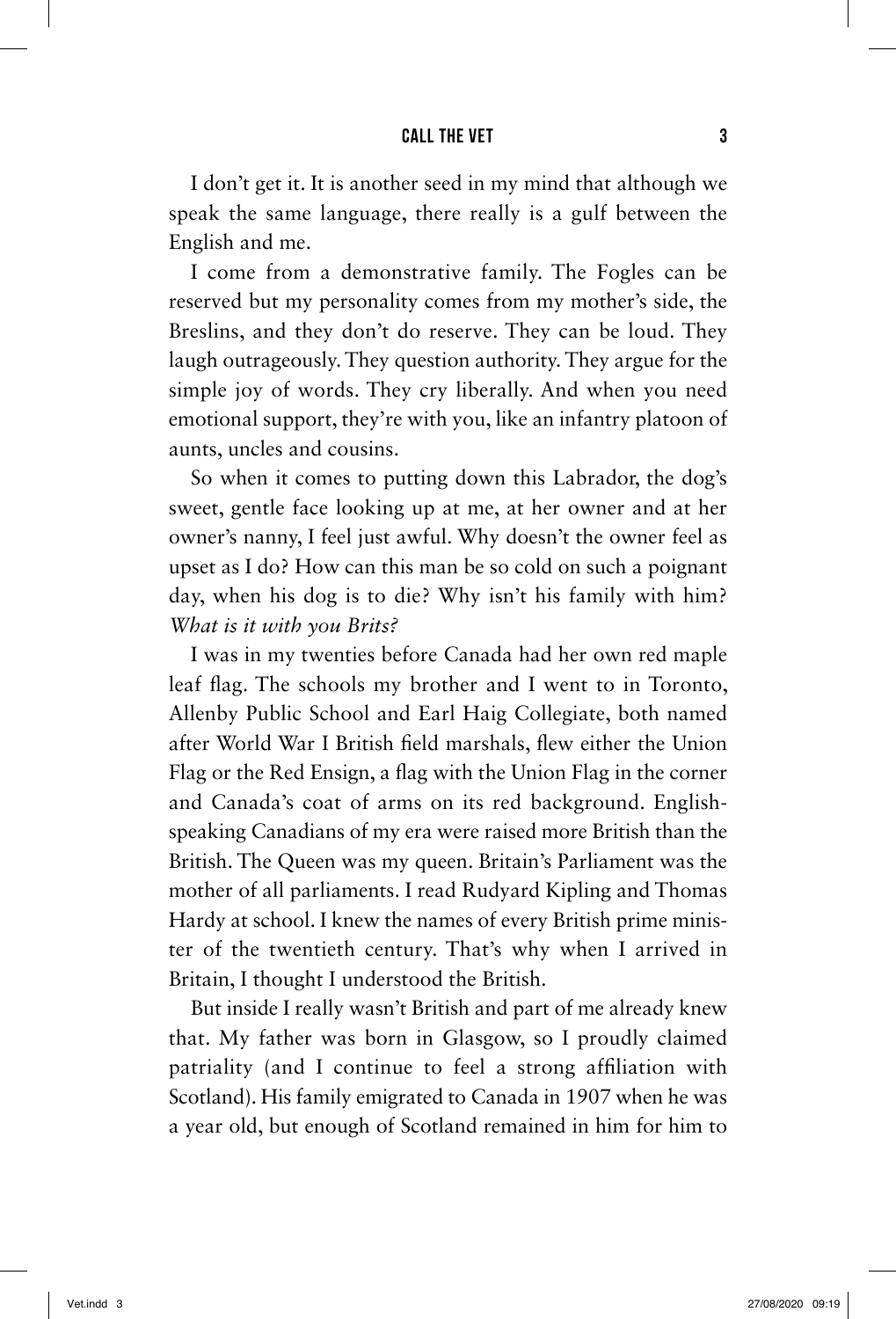name me Bruce, my brother Robert and our dog Angus. My father's grandfather, a blacksmith, was born in a town with different names in German (Lasdein), Russian (Lozdzee), Polish (Lozdzeije), Lithuanian (Lazdijai) and Yiddish (Lazdei). The Fogles called the town Lazdei because they were part of the great Jewish emigration out of Eastern Europe that began in the 1870s. My mother's family, the Breslins, were also part of that biblical exodus. They came to Canada from what they called in Yiddish Tolotshin, the Lithuanians called Talacynas, the Russians Tolochin. They too were part of the Great Other that arrived in Britain, the United States and Canada at the end of the nineteenth century. And as much as my parents' families had become part of the weft of twentieth-century Canadian life, prominent in medicine and business, I knew I was an outsider, that I wasn't part of Canada's founding British or French heritage.

Seeing this man and his nanny, both seemingly emotionless, the nanny telling the man to go out in the hall while I give his dog a lethal injection, the man doing so without question, hits me like a bolt. I'm not part of them. I don't want to be part of them.

Yet I think I also intuitively understood even then that what I was watching was a performance. An act. A veneer. Learned behaviour. British theatre. I didn't yet fully understand how deep the relationship can be between us and other animals, but I instinctively knew it was impossible for this man not to feel some emotion at the end of his dog's life, or for this woman not to feel deeply for a man she had known since his infancy. There is a common thread of compassion running through all cultures. It is part of all of us.

It would also be years before I understood that the people I was meeting in Knightsbridge were but a sliver of Britain's then class-addled culture, a strand that, but for a few diehards (blowhards?), has now almost disappeared.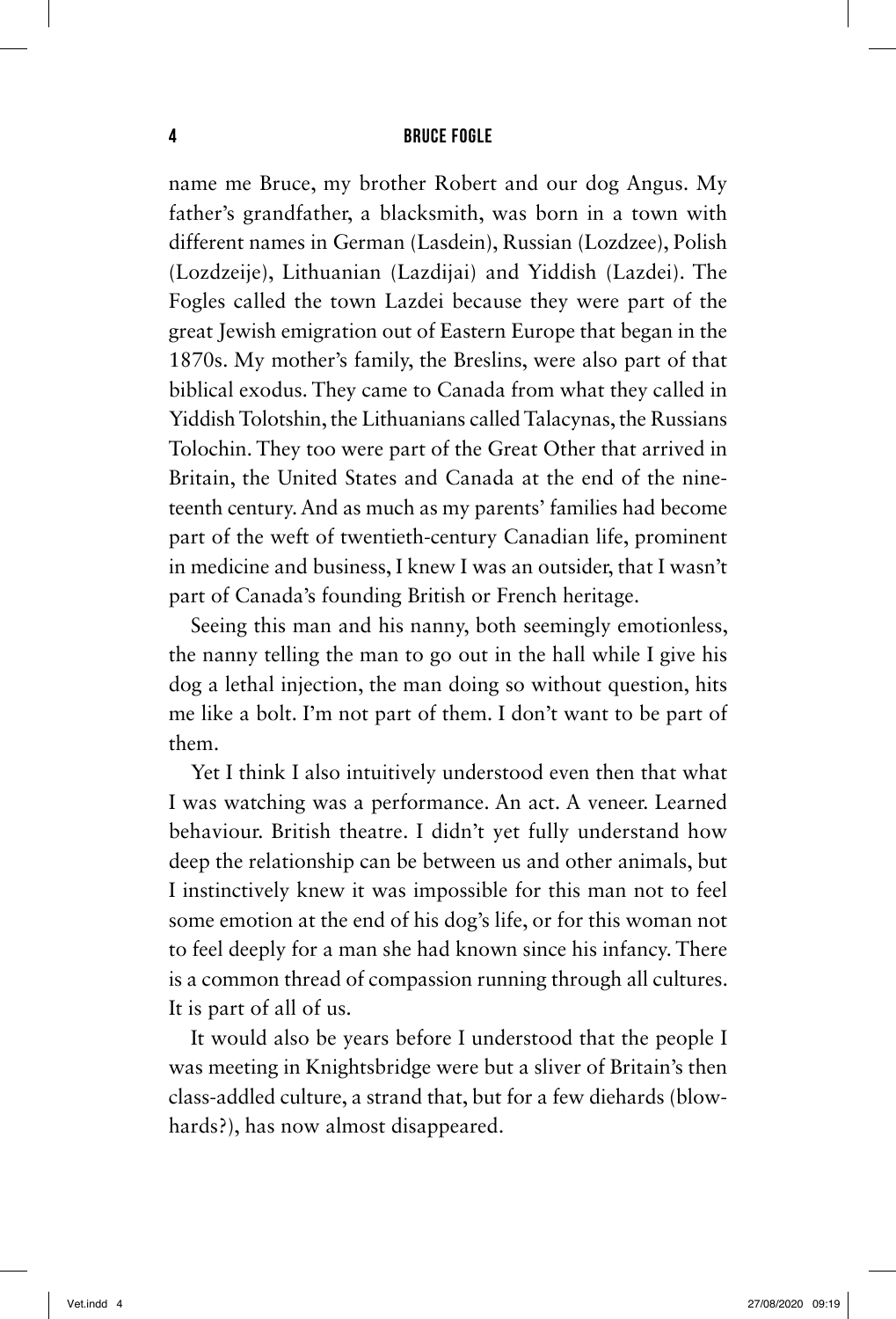During the following decades, like some of Britain's colonial administrators, inch by inch I went native. (I see the same happening today with many of my American clients, posted to London by their financial institutions, initially despairing that Britain isn't America, then never wanting to leave.) It didn't take long, certainly no more than a decade, for me to accept the weather. Accepting the Brits, going whole hog and becoming British, took longer. It was easiest with, I hate to use the term, 'real people'. Almost the first Londoner to invite me out for a drink was Mick, one of the local dustmen. He was someone I could relax with. With other clients I saw at the clinic, it took longer for me to warm to them.

In my first years as a practising vet, I would discover that although I had a good grounding in the mechanics of medicine and how to sensibly diagnose and treat animals, l had no training at all in how to understand either my patients or the people who brought them to me. I didn't yet realise how uplifting pets are, how they make us smile and feel good. This is a story of how someone who was trained that animals have no feelings or emotions, at one of the best veterinary schools in the world, came to understand how dreadfully wrong that part of my education was. This is a memoir of my first years as a vet in what was the most exciting time and place to be one, London in the early 1970s. It is an outsider's view of the Britain that then existed, how that outsider went native and found a perfect home, and how caring for animals evolved from 'make do and mend' to the more sophisticated but not necessarily wholly better level it has reached today.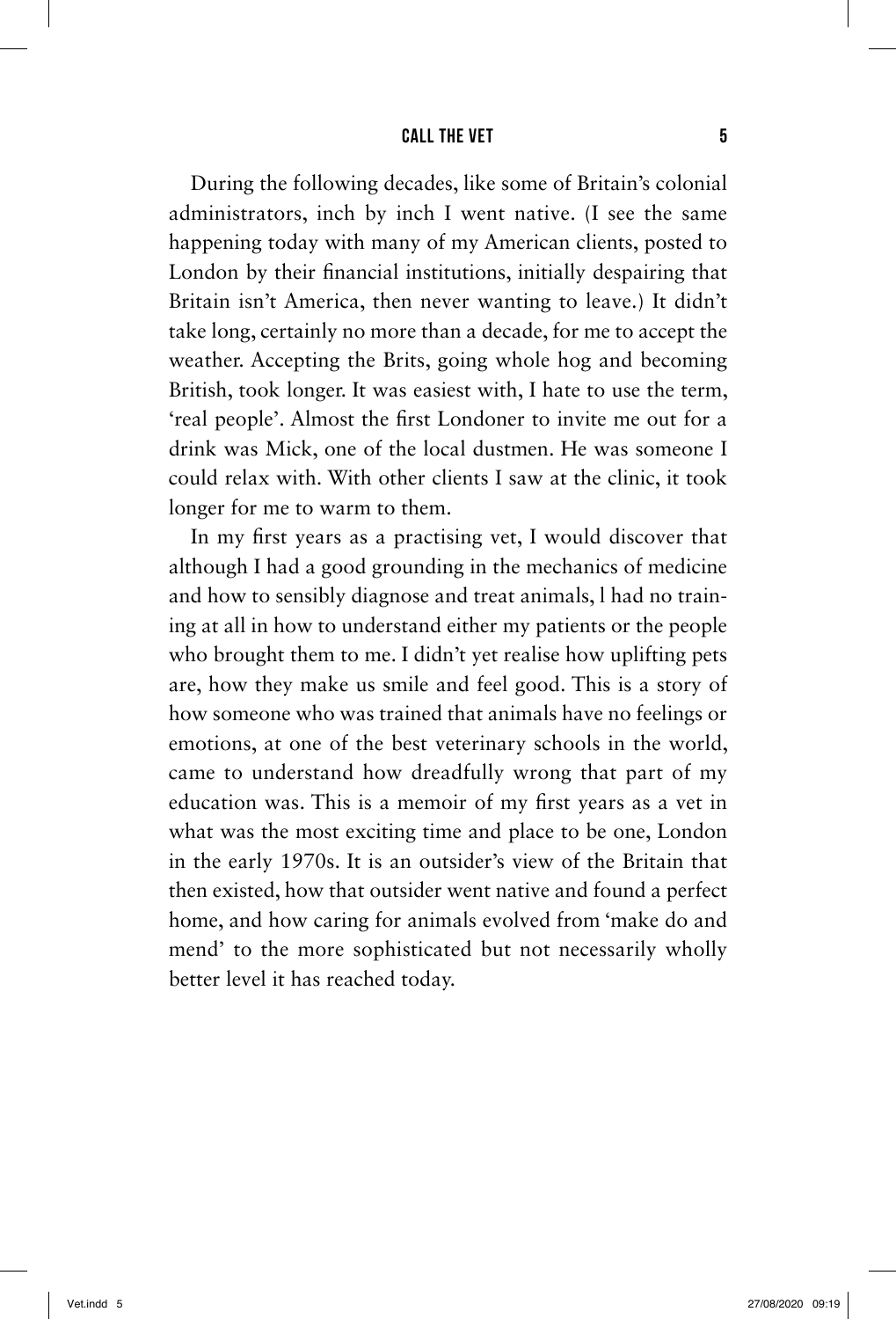$\overline{\phantom{a}}$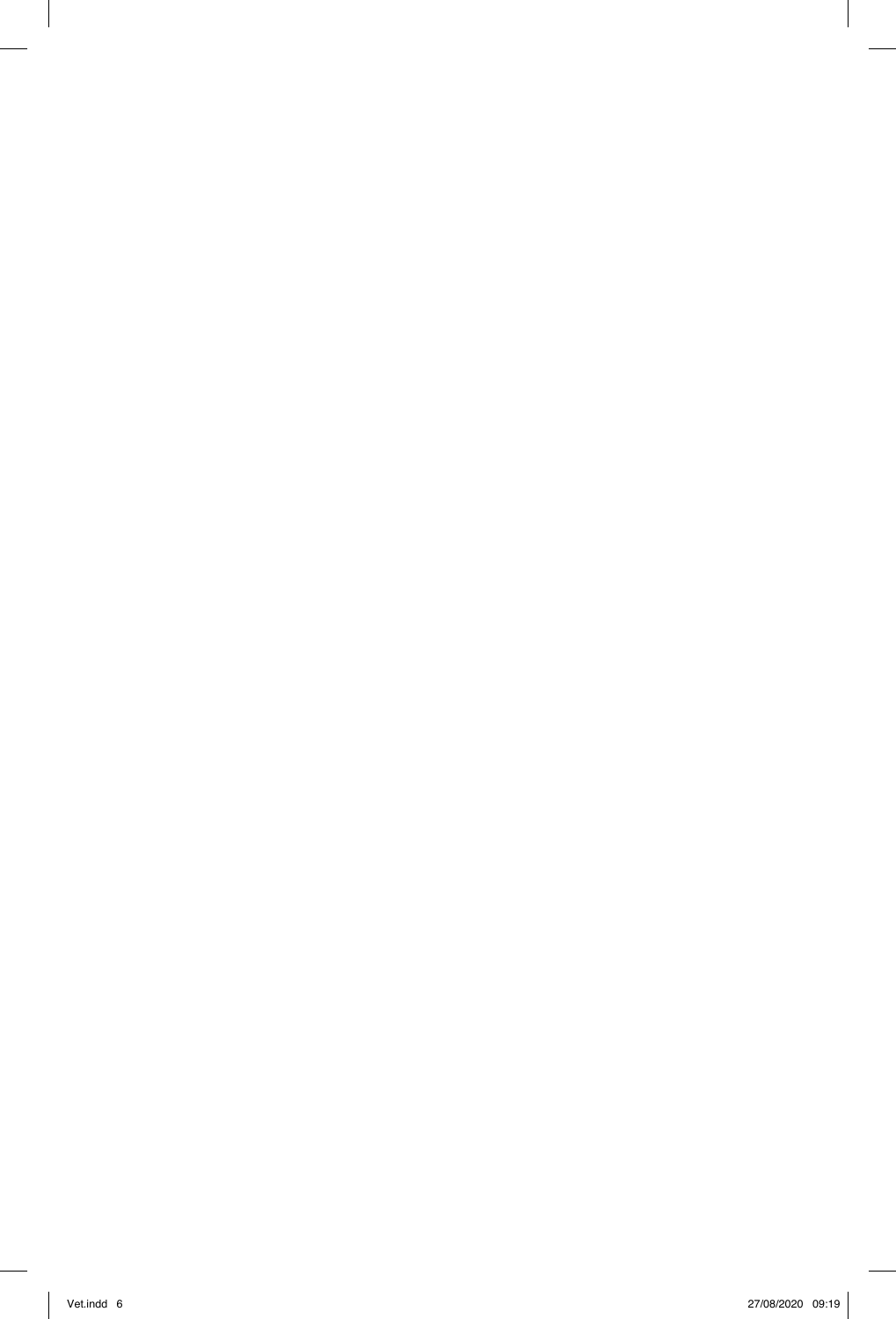# 1

There is a rhythm to life that is greater than years. A natural order. We repeat our mistakes because evolution is too foolish to retain accumulated wisdom. But joyously we experience pleasures through ever-repeated personal discoveries: a dog's head on your lap, a cat rubbing against your leg. Life is exciting when we are young because there is so much to find out about. Some of us are lucky enough to continue to feel that way even when we are no longer young.

At the end of my formal education I was in London, embarking on, although I didn't understand it at the time, a transition in life. I could be doing what I 'should' be doing, what my family expected me to do, setting up life as a working vet in Toronto. But I wasn't. I still don't know whether I took the opportunity to come to London because it was an exciting prospect or because it was an opportunity to get away from my family, to be myself, whoever that was. A niggle in me says it was probably the latter.

Through a sequence of chances – a Canadian travel fellowship to work at Regent's Park Zoo followed by an unplanned meeting with Brian Singleton, a vet with a practice in central London – I was now on a two-year contract working for Brian. His surgery, five minutes' walk from Harrods, was from my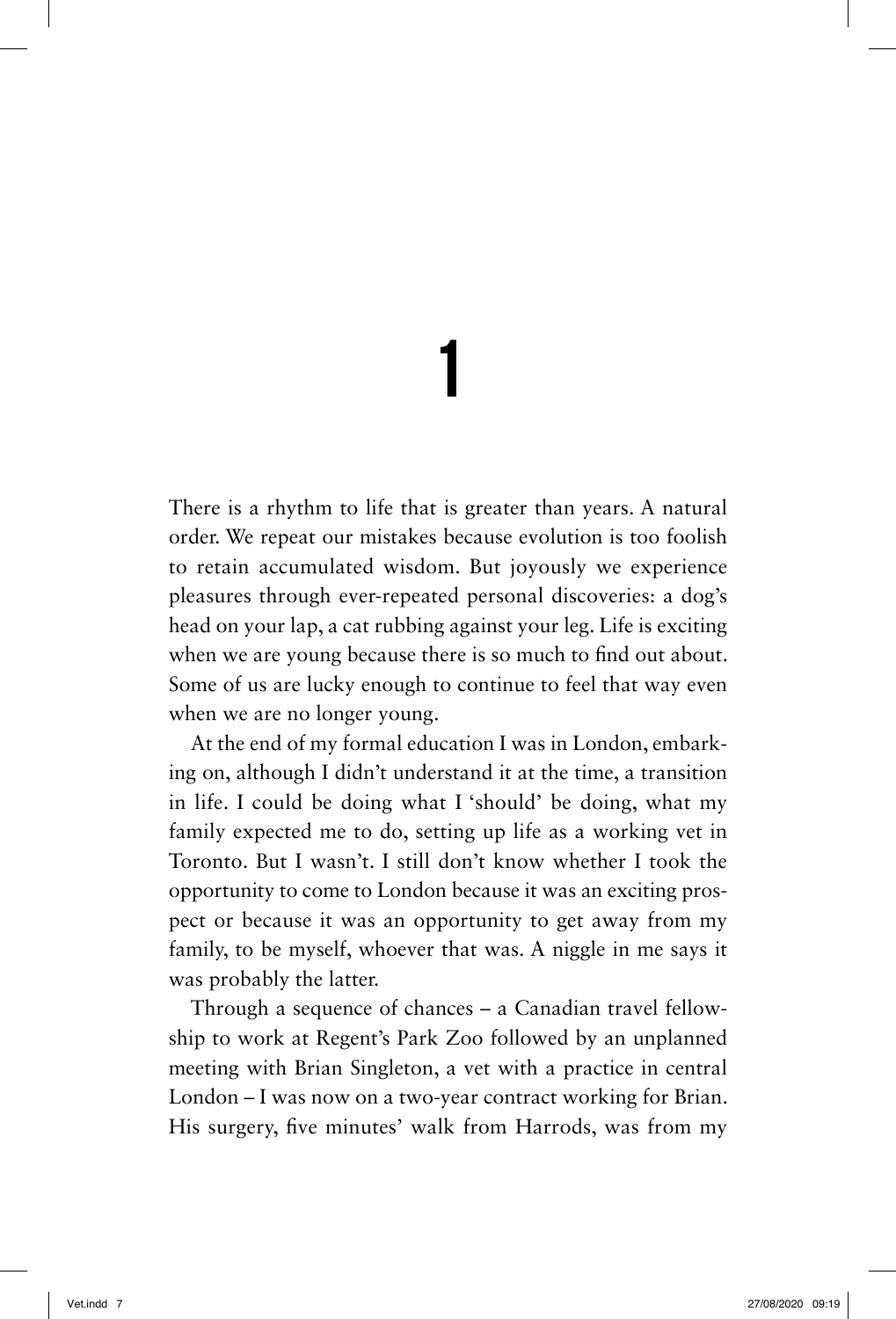Canadian perspective a tired, old shoebox, although I soon learned it was better equipped than most other London surgeries. On the corner of Pont Street and Cadogan Lane, the only indication that it was a veterinary surgery was a seven-by-nineinch brass plaque with the words 'Woodrow & Singleton Veterinary Surgeons' on it. That was the maximum size allowed by the Royal College of Veterinary Surgeons (RCVS), and as Brian was president of that organisation, he knew and respected the regulations. The RCVS was, in effect, the vet's union. Only union members could practise veterinary medicine and I had become a member, an MRCVS. That was a wonderfully grand way to add five letters after my name by doing no more than pay my union fees.

The reception room's two frontages of ceiling-to-floor shop windows were defended by always closed yellowing Venetian blinds. Marbled blue linoleum covered the floor. Four fluorescent strip lights clung to the ceiling. It never smelled of animals, only of cigarette smoke wafting from the bookkeeper's office to the right of the reception area. Along each windowed wall were four grey plastic and metal chairs. By the back wall was the receptionist's desk, with a passageway immediately to its right to the narrow stairs leading to the first floor 'consultation' rooms. I thought it endearing that we 'consulted' rather than 'examined'. To the right of that passageway were even narrower stairs leading to the basement housing the kennels, treatment and operating rooms. X-ray developing was in a cupboard on a landing going downstairs. The X-ray machine itself was in the bookkeeper's office. When I wanted to take an X-ray, she vacated and puffed in reception.

There is something inherently good about people who choose to spend their discretionary income caring for pets. That too was a discovery that would take time to make. You can rightfully argue that pets parasitise our hardwired, life-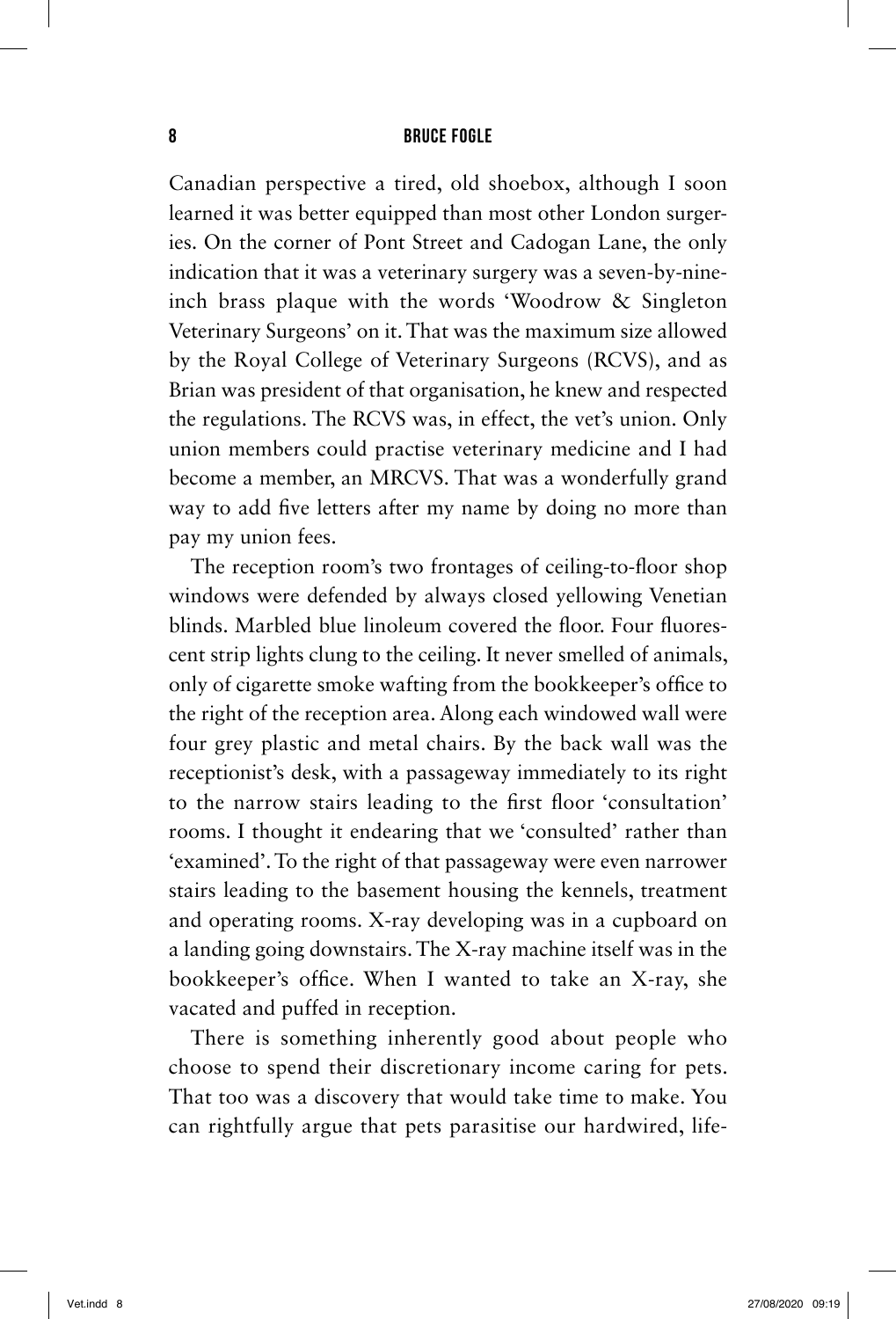long need to nurture. But if that's your argument, then houseplants and gardens are parasites too. For whatever reason people kept pets, from my first experience in clinical practice I enjoyed meeting owners as much as I did their pets. That doesn't mean I understood them or found everyone easy to deal with.

Appointments were scheduled at fifteen-minute intervals, with the nurse on reception buzzing me upstairs via the intercom phone with who was next. Pat House, Mr Singleton's head nurse, buzzed me. Mrs Wax has arrived.

'Oy vey, those stairs,' Mrs Wax exclaims as she walks wearily into my consulting room, carrying her dogs' medical files, given to her by Pat.

'I'm only seeing you because Mr Singleton isn't here,' she says, handing me the files.

It's true that some people look like their dogs. Dogs are extensions of our personalities, although occasionally they also fill gaps – they behave or look the way we would like to if we could. Mrs Wax is a woman with a shiny helmet of lacquered black hair, not one strand of which I bet is ever out of place. Her three black toy Poodles follow at her heels, keeping her between them and me. They have their hair cut for showing and look like canine topiary. Back then, I thought that a dog's hair coiffed into pom poms and rosettes was no more than just stupid looking. It didn't take much time before I realised those haircuts were demeaning to what is a dazzling breed of dog.

Another thing. Mrs Wax is Jewish. I *know* her, where she is from, how she behaves. I might not understand other people I meet but I understand her. Her home looks like Versailles, except all the furniture is covered in plastic. If she has a daughter, my parents will steer me elsewhere. With their ancestry in the Baltic States, my parents' families pretentiously look down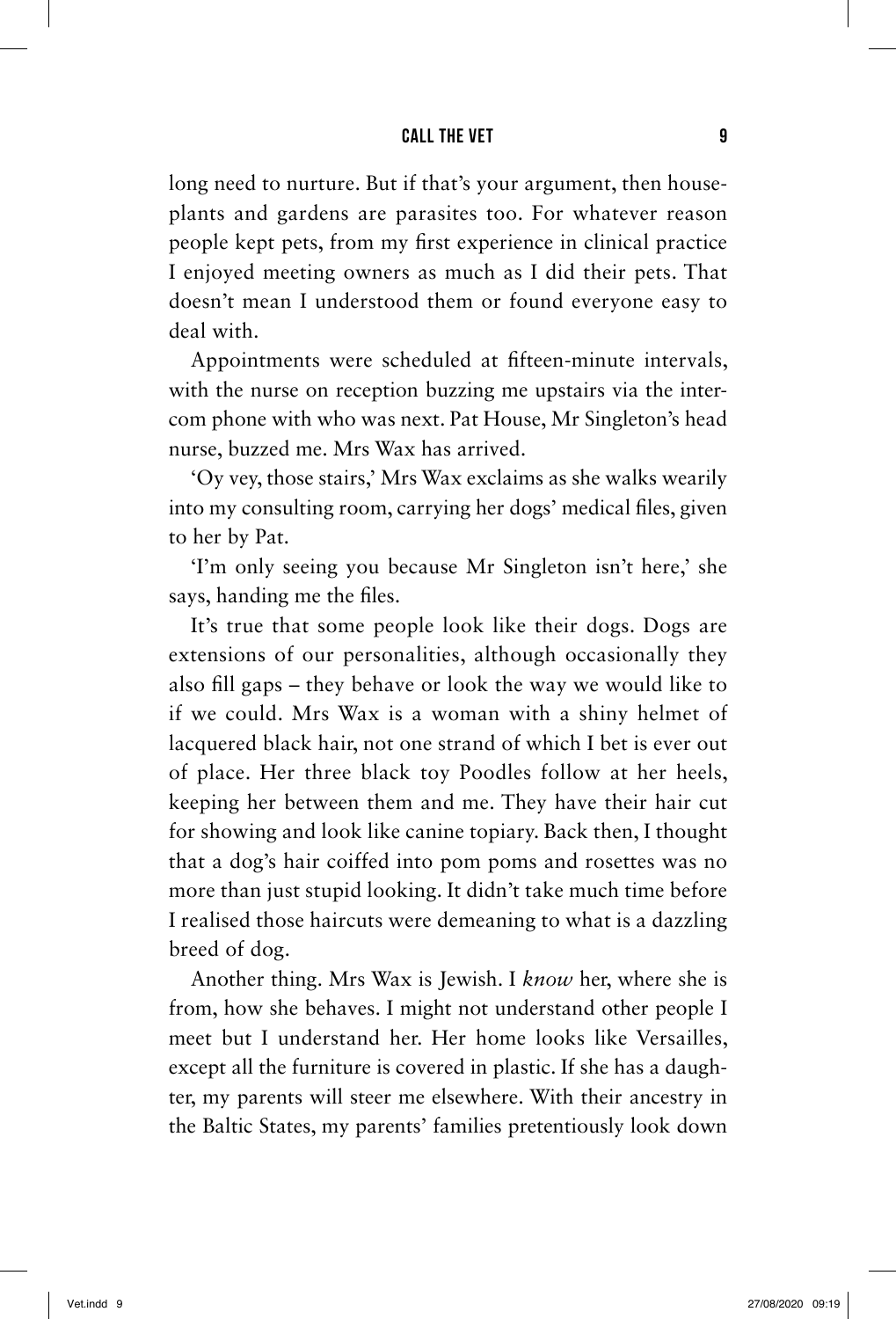on '*Fiddler on the Roof*' Jews, the ones with a passion for goldplated water taps. They are 'nouveau'. That was a way of thinking I hadn't yet completely lost.

'Mitzi has kennel cough,' Mrs Wax tells me.

'How do you know?' I ask, trying to mask the superiority I feel. I am the professional she has come to for advice. She is simply Mitzi's owner and I think she shouldn't make her own diagnosis.

'How do I know? Do you need a veterinary diploma to know when a dog has kennel cough? I showed her last week. There was a coughing dog. She's coughing!'

'Putz!' I hear her mutter under her breath.

'Are they all coughing?' I ask.

'No, young man, but they will be unless you do something.'

'Let's have a look and a listen,' I say, and ask Mrs Wax to lift Mitzi onto the examination table. As she does so, Mitzi produces a soft, moist cough.

I look at Mitzi's file and see she is eight years old and spayed. Her two younger canine companions, also females, are not spayed.

Mitzi's eyes are bright, her teeth surprisingly clear of tartar and her ears devoid of the forest of hair I expect to see. The glands in her neck feel normal, but when I pinch her windpipe she gags and coughs, a cardinal sign of irritation typically caused by one of the bacteria or viruses that, lumped together, get called 'kennel cough'.

I put my stethoscope in my ears and listen to her lungs. They sound moist and fruity. Then I concentrate on her heart, and the valve sounds are muffled and loud. I have a 33 rpm LP of canine heart sounds that I'd brought with me from Canada. This is my cutting-edge continuing education and according to that LP, Mitzi has a grade six out of six heart murmur. The maximum. She is in the earliest stage of heart failure.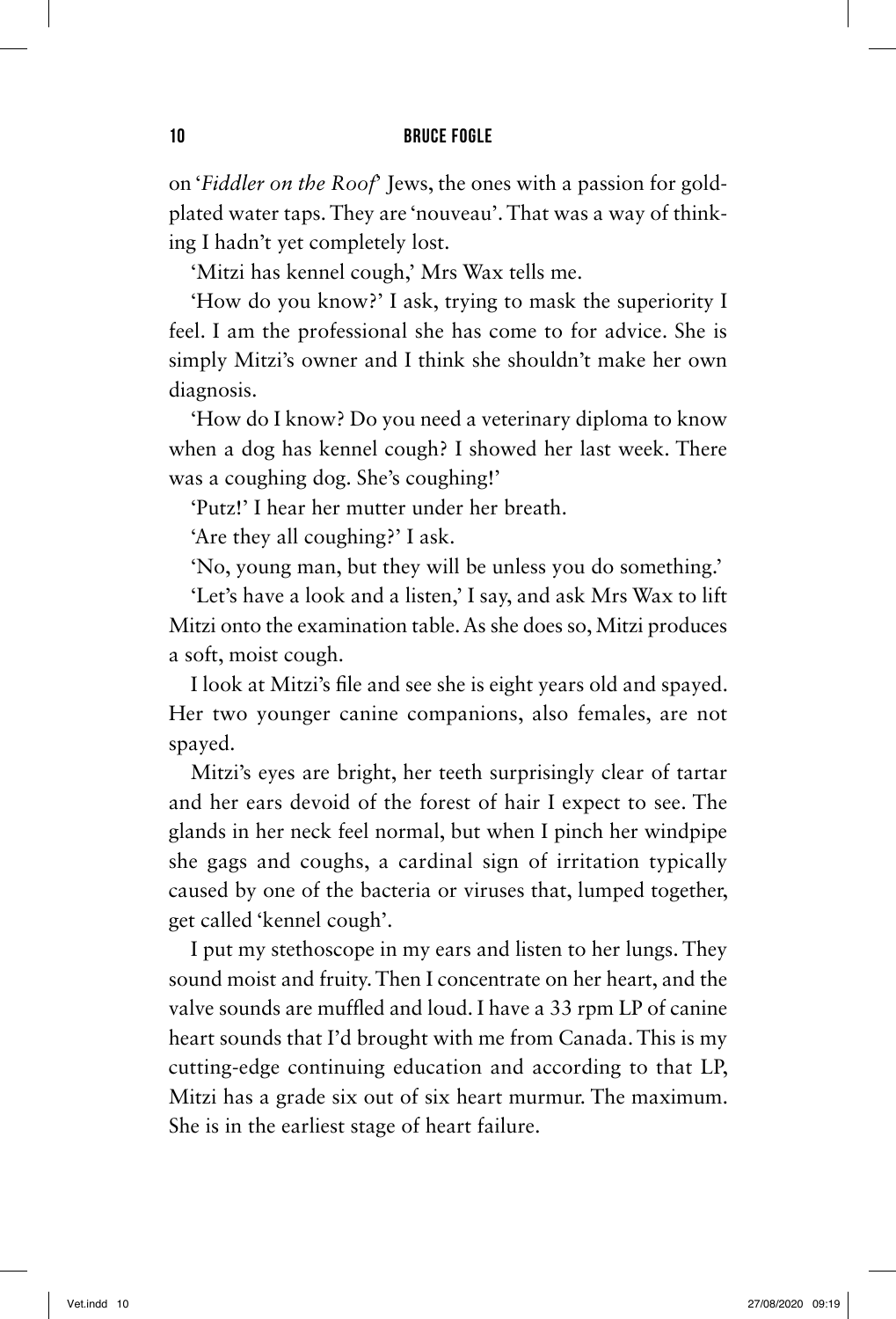'Let's have a listen to the others,' I say, and when I examine them, their hearts and lungs sound normal and they just look at me querulously as I pinch their throats.

'Mitzi may have picked up kennel cough at the show and the others might be incubating it, so tetracycline antibiotics and honey in their water can help. You should keep them away from other dogs for the next three weeks. No dog shows. But Mitzi has a loud heart murmur. She's coughing because she has heart disease and her heart's not coping very well.'

Mrs Wax looks shocked.

'That's impossible. She just won the Veteran Class. Last week! The judge said she is in excellent condition. Where's Mr Singleton? I want to see Mr Singleton.'

'He's working at the Royal College today, but he's back tomorrow. I'd like to start Mitzi on digitalis and Lasix\* now and you can see Mr Singleton tomorrow.'

'Don't you start any treatment until I know what's wrong with my dog!' she warns. 'I want a real vet, not some apprentice who doesn't know the difference between kennel cough and a heart attack.' She lifts Mitzi from the floor and holds her tightly to her chest. I am about to tell her it is important we start treatment today, but when I look at Mrs Wax's face, wet mascara is streaming from her eyes.

'I'll buzz Pat and arrange an appointment with Mr Singleton for tomorrow morning.'

When Brian offered me a job I asked my professor of surgery from Ontario, Jim Archibald, for his advice. Jim was on a year's sabbatical at the Royal College of Surgeons. 'Woodrow and Singleton is the best practice I know of,' Jim explained. 'It's a

<sup>\*</sup> Digitalis is a heart medicine (found naturally in foxgloves) and Lasix was the brand name of the diuretic ('peeing' pill) furosemide. At that time, there was no generic alternative to Lasix.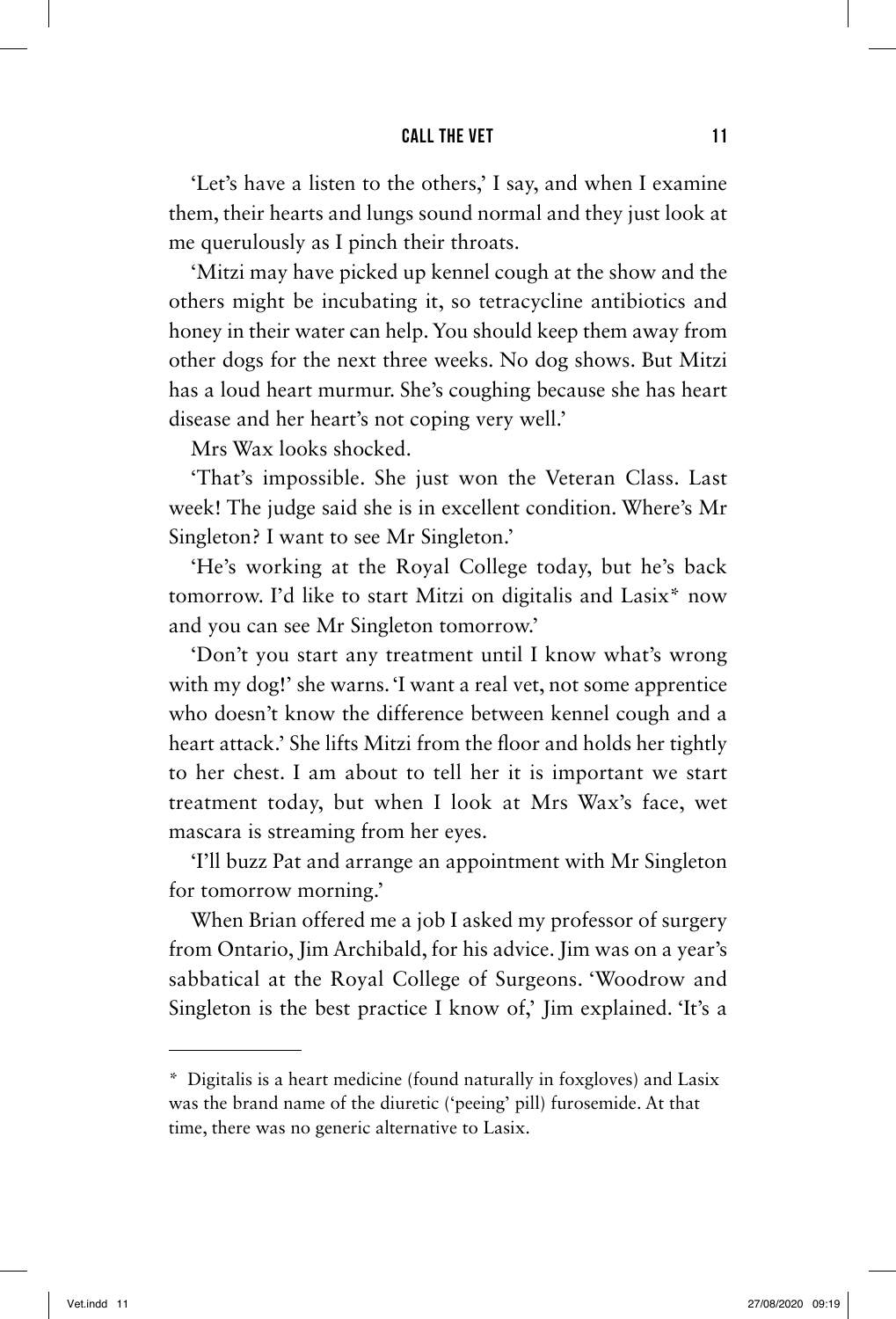good place to make your mistakes, four thousand miles from home.' He added, 'You'll establish a good ethical basis for your future.' Of course, I was too green to appreciate that Brian would have asked Jim about me.

Affable, angular Cuthbert Erskine 'Woody' Woodrow, then in his late sixties, godson of Lady Cadogan, was first president of the British Small Animal Veterinary Association, a relatively new organisation of companion animal vets that was less than fifteen years old. Its American equivalent, the American Animal Hospital Association, had been founded far earlier, in the 1930s. Woody had great presence but was also relaxed and approachable. He had just retired but still came in occasionally to do Saturday morning consults. Handsome, reserved Brian Singleton, in his late forties, was its third president, a worldrespected orthopaedic surgeon and my boss. Vets in Canada wore white lab coats or green scrub tops when they examined pets. Woody and Brian consulted in dark Savile Row suits.

The following day, Mrs Wax returns and sees Brian, who admits Mitzi for more tests. After I finish my morning consultations, I go downstairs, where Mitzi is housed in one of the recently installed stainless steel kennels, not in isolation.

'Bruce, the patient doesn't have Battersea Cough.'\*

Brian never calls pets by their names. They are always 'patients'.

'I've given her 20 milligrams of Lasix,' he says. 'Pat, please walk her in the mews every hour. Bruce, take lateral and VD

<sup>\*</sup> Dogs taken to Battersea always picked up a cough while there but it wasn't caused by the known cause of 'Kennel Cough', a bacterium called *Bordetella bronchiseptica* (a relative of *Bordetella pertussis*, which causes whooping cough in us). Twenty-five year later it was discovered that 'Battersea Cough' is caused by a canine respiratory coronavirus. Although a vaccine was developed it was never licensed for use in dogs.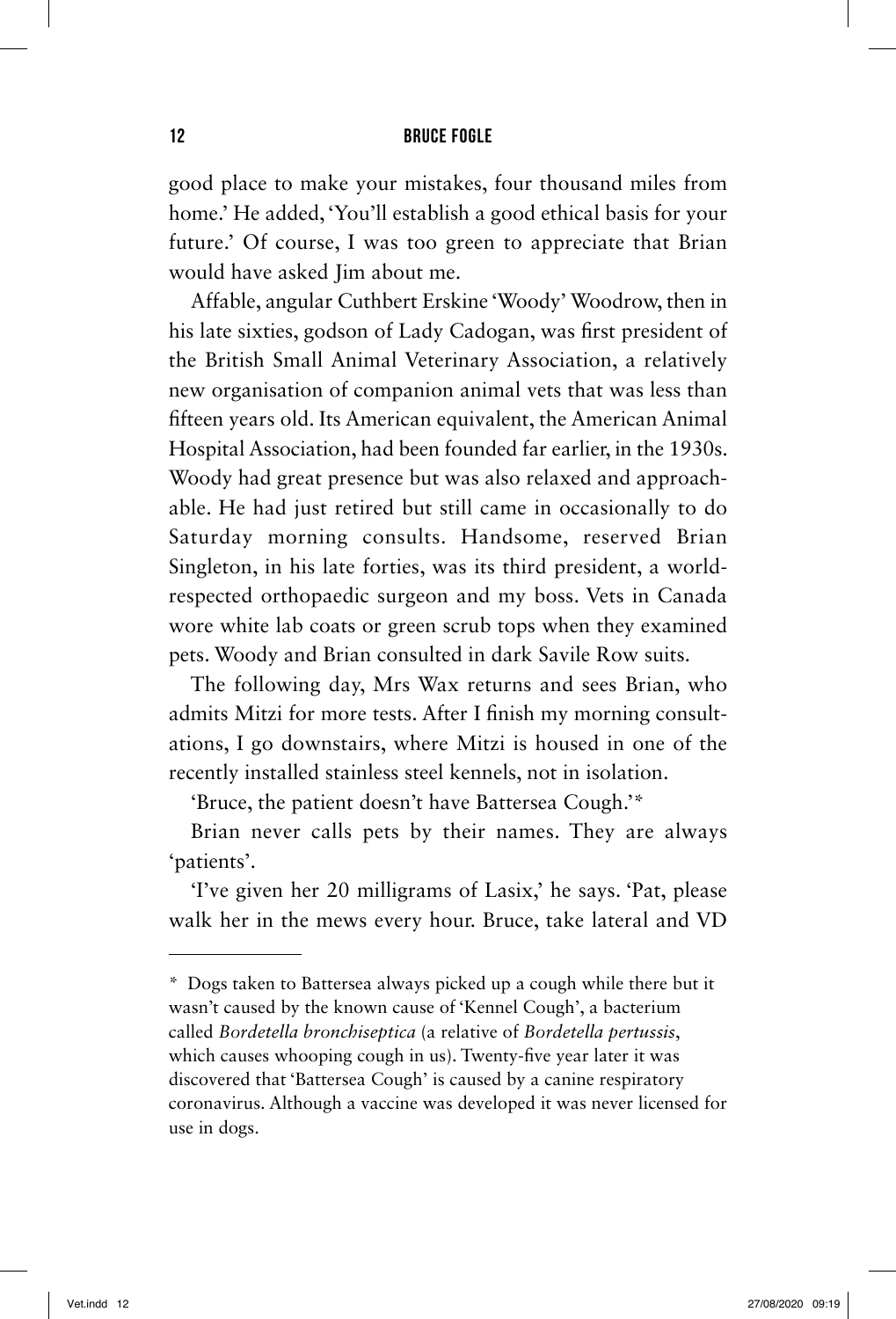X-rays of the chest.' VD means 'ventrodorsal', with Mitzi on her back. He then goes back upstairs to attend to Royal College matters.

'Did Mrs Wax give you a hard time yesterday?' Pat asks as I carry Mitzi up from the basement to the X-ray room.

'She didn't believe my diagnosis,' I answer.

'That's because you look like you're fourteen,' Pat giggles.

In 1970, the Royal College of Nursing refused to allow the word 'nurse' to be used by anyone other than a member of that association, so ever-smiling, over-permed Pat was a Registered Animal Nursing Auxiliary, or RANA, one of the first, the evenkeeled mother-hen of Pont Street. Assisting Pat was Jane, a younger RANA, and Brenda, a trainee.

'You'll look old soon enough after dealing with the people you'll meet here,' she smiles, as we enter the accountant's smoke-filled room to use the ex-hospital X-ray machine.

'Gertrude, we'll just be five minutes,' Pat tells the surgery accountant, who picks up her pack of cigarettes and lighter and leaves to have another cigarette in the waiting room. Gertrude, in her late fifties with skin like cracked china, is also the receptionist when the RANAs are busy with pets. She reminds me of the Wicked Witch of the West in *The Wizard of Oz*. Throughout my time at Pont Street, I simply avoid her.

We don lead aprons and while Pat holds Mitzi, I place the X-ray cassette on the table then pull on lead-lined gauntlets and take Mitzi back while Pat adjusts the machine's settings. I lay Mitzi on her side, stretching her out, and when the dog stops coughing, Pat, standing behind me, clicks the dial in her hand. I place a new cassette on the table, stretching Mitzi out once more, this time on her back, and once more when her coughing stops, Pat clicks.

Speaking soothingly to Mitzi, telling her what a good girl she is, Pat takes her back to her kennel while I stop off at the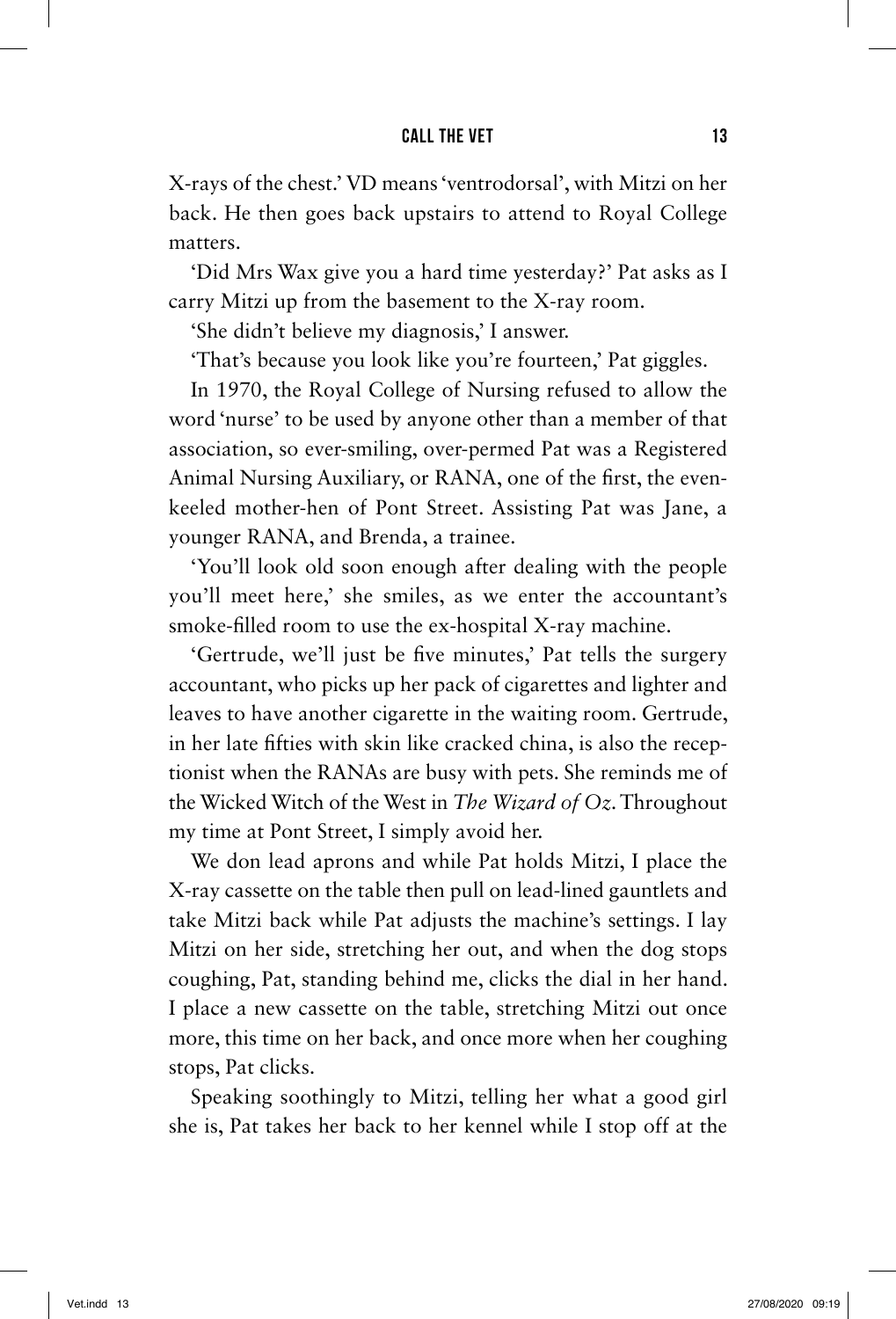darkroom, the closet on the stairs landing, and under a red light remove the X-ray film from the cassette, slide it in a hanger, then dip it in developer until it looks developed, then in water and finally fixer. I hang the X-rays over a radiator until they are dry and go back downstairs.

'So how do I make myself look older?' I ask Pat.

She smiles back and after a pause replies.

'Have an unhappy love affair.'

'No. Be serious. What should I do to make people see that I know my medicine?'

Pat pauses once more, then looks up at me and with a seriousness I haven't seen before replies, 'You vets are taught that dogs and cats are cases. Well, they're not. They are family. People's sons and daughters. Their husbands and wives. Don't preach to people. Listen. Then they'll think you're older.'

That isn't the first important lesson I learn from nurses. Long before vets understood what was happening in small animal clinics, nurses knew. My profession is still, by culture, masculine.

The X-rays show typical changes brought on by valvular heart disease, fluid throughout the lungs. After Brian looks at the X-rays, he asks me to join him when he meets with Mrs Wax and a discharged Mitzi.

Pat brings Mitzi to his room. 'Mrs Wax, as soon as you left I immediately gave the patient an injection of Lasix to clean her lungs,' says Brian. 'It would have been much better if this had been done yesterday as my colleague suggested. I asked Dr Fogle to examine her lungs this afternoon, and he tells me the injection is already working and her heart cough will continue to improve this evening.'

Brian moves to the X-ray viewer mounted on the wall, where both X-rays are backlit.

'Mrs Wax, Dr Fogle was able to diagnose the patient's heart disease without the need for X-rays. You will see how large her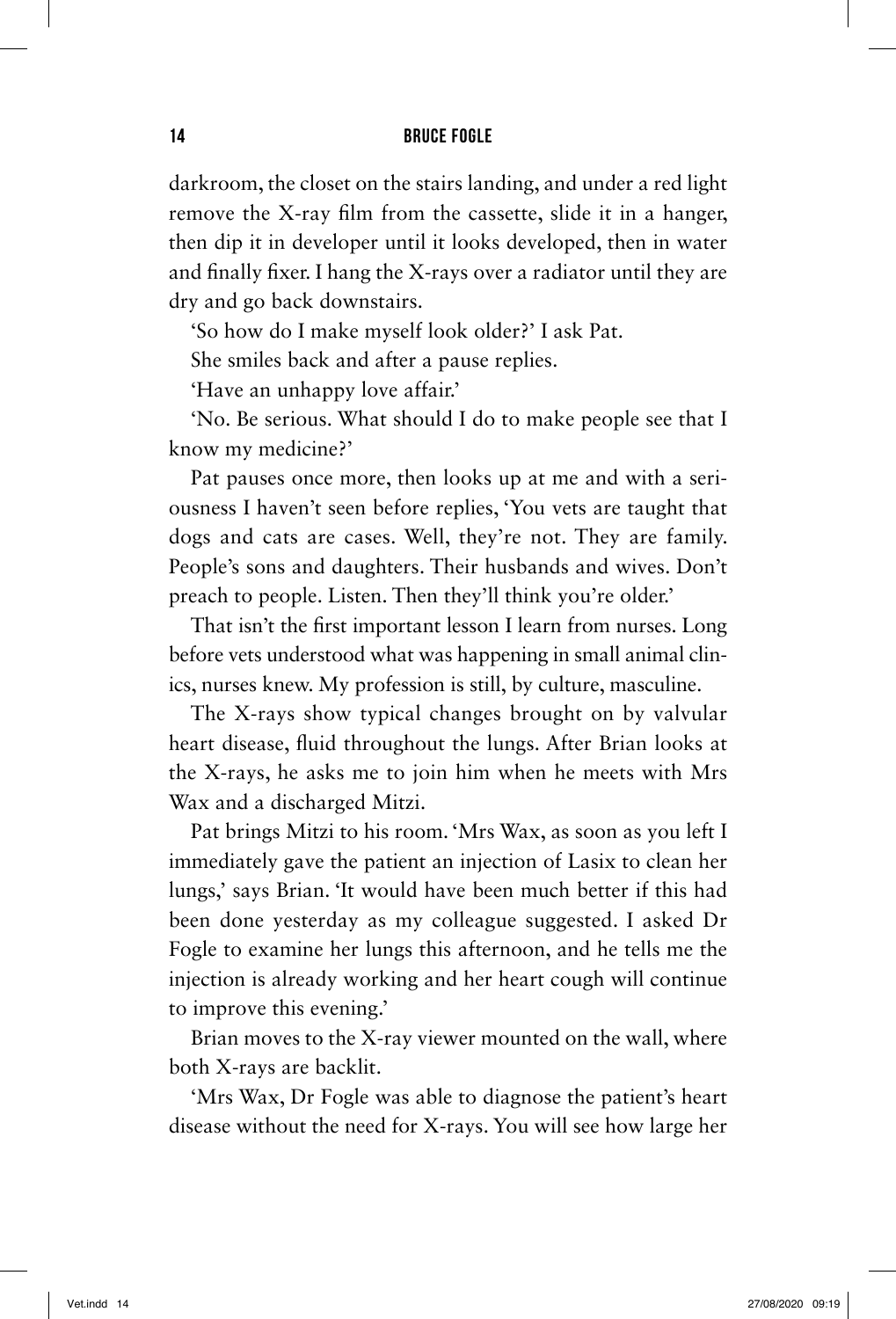heart is,' and he points out the bulge in the shadow on the left side. 'You will also see that the patient's lungs, that should be dark indicating air, are white indicating congestion. Dr Fogle was able to determine this yesterday by listening to your dog's breathing sounds.'

Mrs Wax has taken Mitzi from Pat and is holding her tightly. I say nothing.

'What about her kennel cough?' she asks Brian.

'Complete the course of tetracycline that Dr Fogle advised. If we're lucky, the other dogs won't need any treatment. Pat will give you this, and the medicines for her heart. I would like to see her again in a week. Dr Fogle has experience interpreting ECGs and has recommended that we acquire a machine. He will run an ECG on Mitzi when we see her.'

After she leaves, I turn to Brian. 'Thanks for that. Are we really getting an ECG?'

'We are now. Mrs Wax may be tricky but she's influential in the Kennel Club, and it's best to keep her in the tent. And Bruce, I don't know how to interpret ECGs, but you're a fresh graduate so I expect you do. And if you don't, I want you to know how to by next week.'

I waltz out of his room. I think Brian is scary but know that even though I'm in London, away from my family, at least professionally, I've got my own infantry platoon behind me.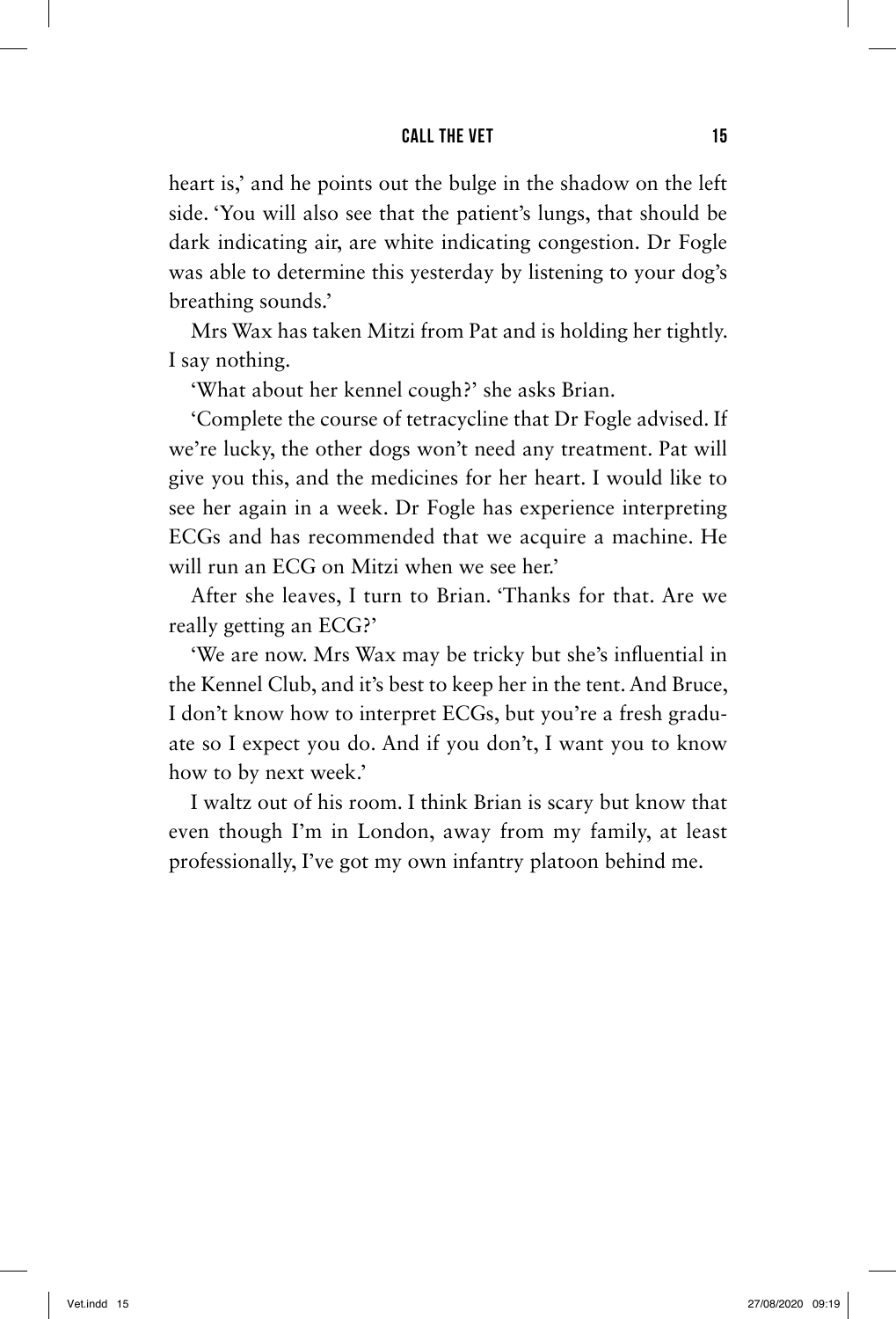2

There is a lyrical fantasy that vets are more clever than doctors because our patients can't tell us what's wrong with them. That may not be true, but you'll have a hard time finding a vet who will argue against it. Another trope is how we actually use the verbs 'to vet' and 'to doctor'. 'To vet' is to make a careful and critical examination of something, while 'to doctor' is to change something in order to trick somebody, or to add something harmful. What would you like to be known for? As a Canadian vet in London, I was able to have the best of both worlds. While UK vets graduated with bachelor's degrees and so were *M*r, *Ms*, *Miss or Mrs*, Canadian vets graduated with doctorates so I could rightly claim to be a *Dr*. And I did, certainly for a year or so until I realised it created a barrier and I was happier with people calling me Bruce.

A common feature of my extended Canadian family is that we don't swear. None of us: my parents, siblings, aunts, uncles or first cousins. My kids don't either. Swearing was a cop-out. As teenage smart alecs, we sometimes used French-Canadian swear words, *sacrement or tabarnak*, but that was really to show each other how clever we were. When I got frustrated by the antics of my closest cousin, I'd call him a *toton,* a complete idiot, but never a 'tit'. I spent the first 25 years of my life hearing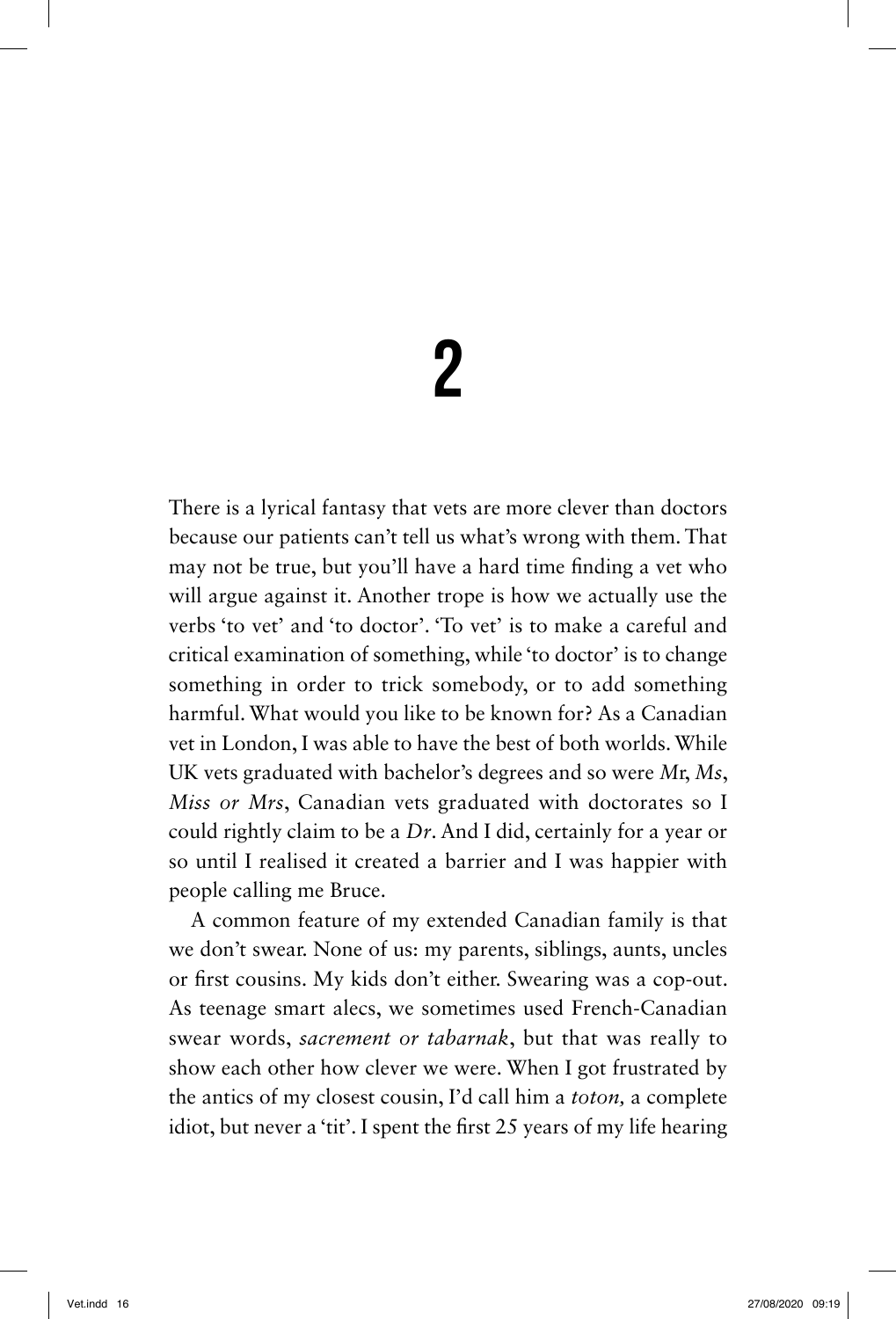an occasional 'darn' or 'holy moly' and not much more. Then I arrived in Britain.

Brian didn't like going on home visits so I went on all of them, several each week so early one afternoon on a leaden, monochrome day I am standing on the pavement in Berwick Street Market in Soho, on a home visit to see two Dobermans that have drawn blood from each other in a lunchtime dispute.

After morning appointments finished, I'd exchanged a luncheon voucher, given to me instead of cash as part of my weekly salary, for a Scotch egg from Express Dairy, and with my mock leather doctor's bag filled with what I thought I'd need, I'd walked past the regal Royal College of Veterinary Surgeons headquarters in one of the great mansions in Belgrave Square, up past the ambulance entrance at St George's Hospital at Hyde Park Corner, along Piccadilly to cacophonous Piccadilly Circus. I continued past the theatres on Shafetsbury Avenue until I reached the bustling street market. I love that walk. Still do.

'Woodrow and Singleton' had a cream-coloured Morris Minor estate or 'shooting brake', as Brian called it, that I could use on home visits, or I could take taxis if I wanted. But if I had the time, I walked. That's a habit I haven't lost. I looked at the grand buildings I was strolling past and it was exciting to think they were older than the country I was from. It was like walking through an old black and white movie – recognisable but still alien.

I haven't been to Berwick Street Market before. Awnings from the Georgian shops and houses that line the street overhang the tarpaulins that roof the individual fruit and veg stalls, each lit by one or two naked light bulbs. Dogs – all mutts – lie on the pavement or simply wander around. They probably belong to stallholders. I don't know and don't ask. The stallholders shout out the prices of their produce, although at the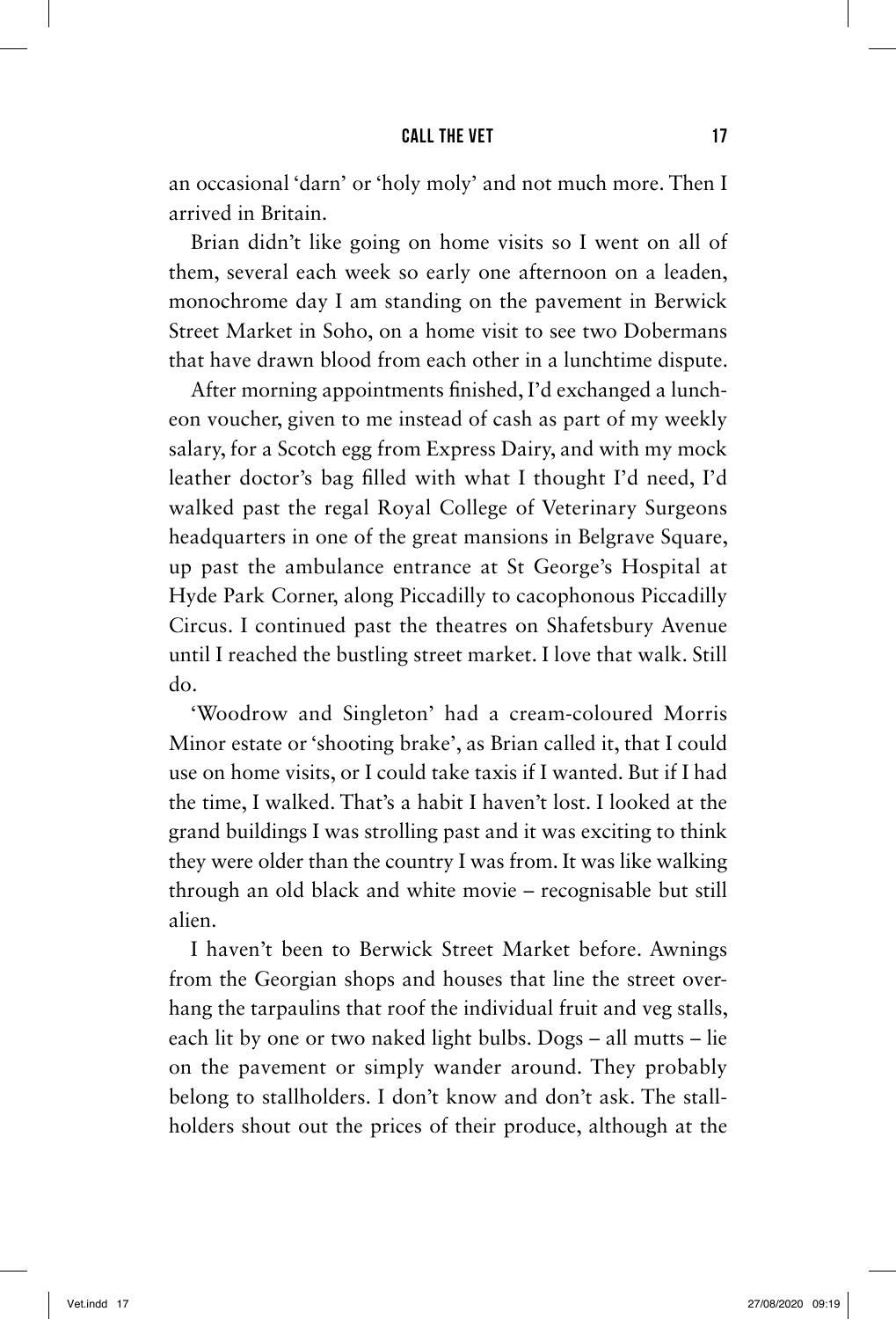Shaftesbury Avenue end of the market there is one stallholder selling used clothes and another old fur coats and stoles, neither of whom give away their prices. I walk along the pavement until I get to the address I've been given, a tailor's shop, and press the buzzer for Flat Two. I notice the sign beside the buzzer says, '*Cindy – Large Chest for Sale*'. I think to myself that if I had a large chest for sale, I'd make a big, proper sign, glue a Polaroid of the chest on it and have it on my front door at eye level, not little and faded beside the bell.

An elderly Italian woman answers the door.

'Hi, I'm Bruce Fogle, the veterinarian,' I say.

'Meester Veta. You comma with me,' she replies, and I follow her up the stairs. I know from visiting my dad's relatives in Glasgow that the British don't like bright light, but the naked red bulbs in the hallway and landing cast no light at all, and I hope Cindy doesn't have them in her flat too. I won't be able to see which parts of the Dobies are bleeding and which aren't.

She opens a doorway from the hall into a room overlooking the market. I don't see any chests of drawers in that room.

'You waita heera, Meester Veta,' the old woman commands, and of course I do. I've always done what I'm told to do, although with time I've learned to question authority.

*Good*, I think. *At least there's a little natural light through the net curtains.*

'Miss Sharona!' she calls out. 'Meester Veta issa heera.'

'Thank fuckin' god!' Sharon replies.

'Come in, darlin',' she calls out, and I walk through the door into a tiny, narrow kitchen where two female Dobermans are curled like black commas on blue linoleum floor identical to the flooring at Pont Street. Neither gets up to greet me. Both look sad, some would say embarrassed, as dogs are so capable of appearing.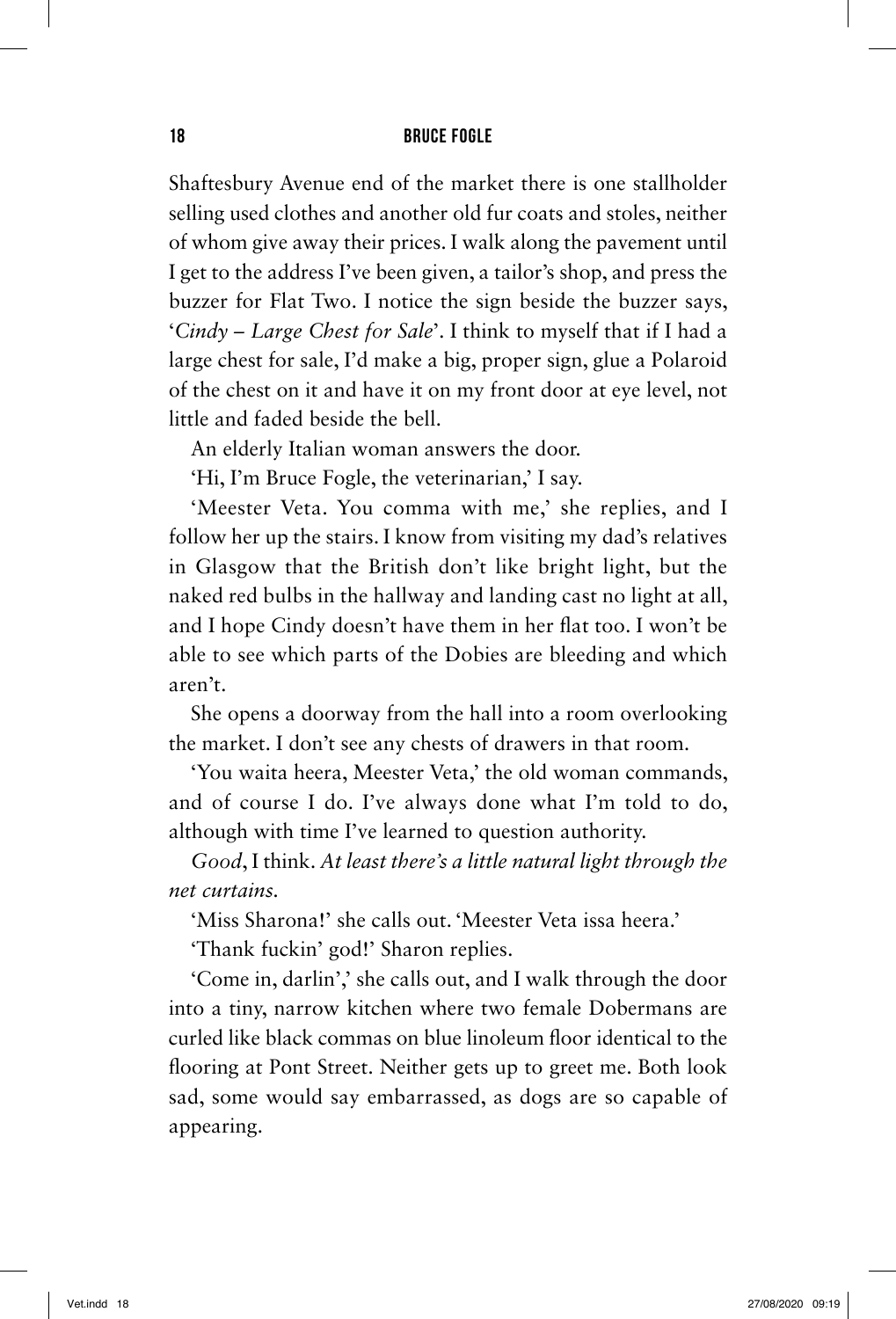'I knew when the butcher gave me them bones there'd be trouble. They was real miserable wiv each other, a real cat fight.'

'Hi. What's her name?' I ask, as I lean down by the dog nearest me.

'Joni,' her owner answers.

I say hello to Joni, and when she shows no resentment to my touching her head I feel around her neck for signs of damage. My fingers land on raw flesh on the far side. She'll need a stitch-up.

I move over to the other dog.

'And her name?'

'Jayni. You know what fuckin' sisters are like, luv. Was a real cat fight.'

Jayni is just as calm as her sister, and when I call out her name she gets up, walks over to me and presses her head against my legs, asking to be touched. She limps, and I see two clean, oval puncture wounds on her front leg near the elbow. She flinches when I touch the leg but shows no aggression towards me, only that mournful look. Dobies have an unfair image as aggressive dogs. That's wrong. Many are real mamma's babies. I open my leather doctor's bag, get out my stethoscope and listen to Jayni's heart, then Joni's. Both are fine.

'Sharon, I'm just going to give Jayni some antibiotics. Her wounds will heal. They're easy for her to lick, so they'll stay clean. Joni needs stitches. I can do that here if you like, but I'll need you to hold her firm for me.'

'A proper nurse, I am,' Sharon tells me and I open my bag, take out a glass cylinder of xylocaine and drop the local anaesthetic into its metal syringe gun, then add a needle.

'Fuckin' 'ell! She won't like that!' Sharon blurts out.

'It's a very thin needle. I'll drip local anaesthetic over the wound, then inject around the edges.' I do this, first cleaning the area using cotton wool wetted with disinfectant. Then I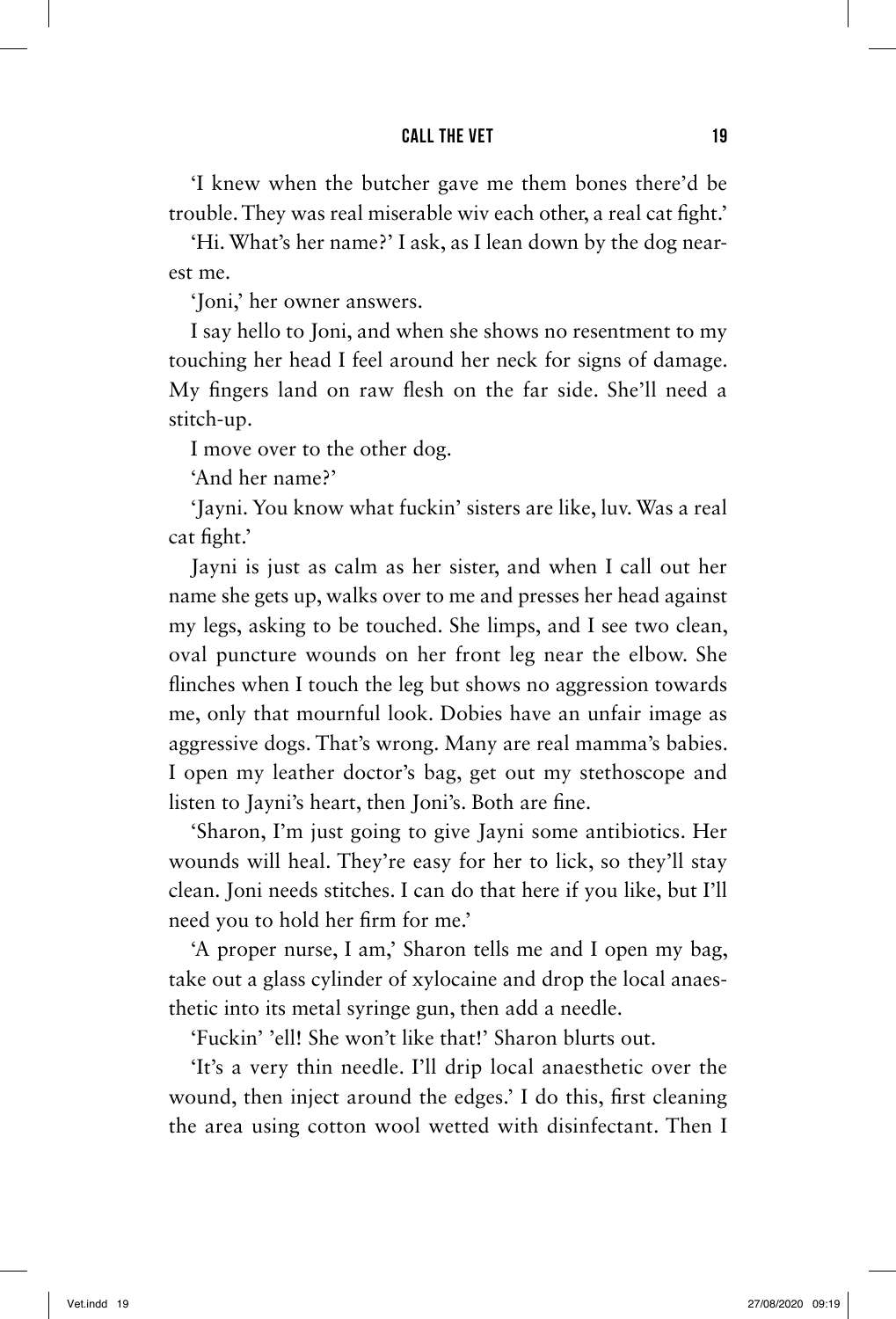rinse the wound with surgical spirit. Joni flinches but shows no anger.

While I prep, instil and clean, the transistor radio beside the sink plays in the background. In 1970s London I'd expected radio stations to play mostly British songs but Radio Luxembourg, the station Sharon has tuned into and the one I listen to in the sparsely furnished flat above the surgery where I am living, plays mostly American music. Today, it is cringemaking stuff, Lee Marvin singing 'Wand'rin' Star', then Norman Greenbaum's 'Spirit in the Sky'.

'I'm glad she's a Dobie. I don't have to clip any hair. It's a clean, fresh wound.'

From another compartment in my bag I take a spool of black surgical silk, cut off the length I need and thread it on a long needle with a curved cutting tip. I know from the last time I used that needle that it is getting blunt and is due for replacement. I place a long, narrow stainless steel bowl on the floor, part fill it with surgical spirit and drop a pair of scissors, a needle holder and the needle and silk in it. Nowadays, all of these items come in pre-sterilised packets.

Joni is an angel. The local anaesthetic works and she stands stoically, with Sharon on the other side of her from me, one arm around her neck by her head to slow down any snap she might make if I accidentally hurt her, and one arm around her chest. I think of how I love dogs. They're so much more noble than we are.

'That's the singer what Joni is named for,' Sharon says as I sew. Paul Burnett the DJ is playing Joni Mitchell's 'Woodstock'.

'I actually heard her live a few summers ago, at a bar called Le Hibou in Ottawa, with Leonard Cohen,' I comment.

'You finished yet, darlin'?'

The wound is a hanging flap and stitching is simple, first a holding stitch at the apex, then filling in on both sides.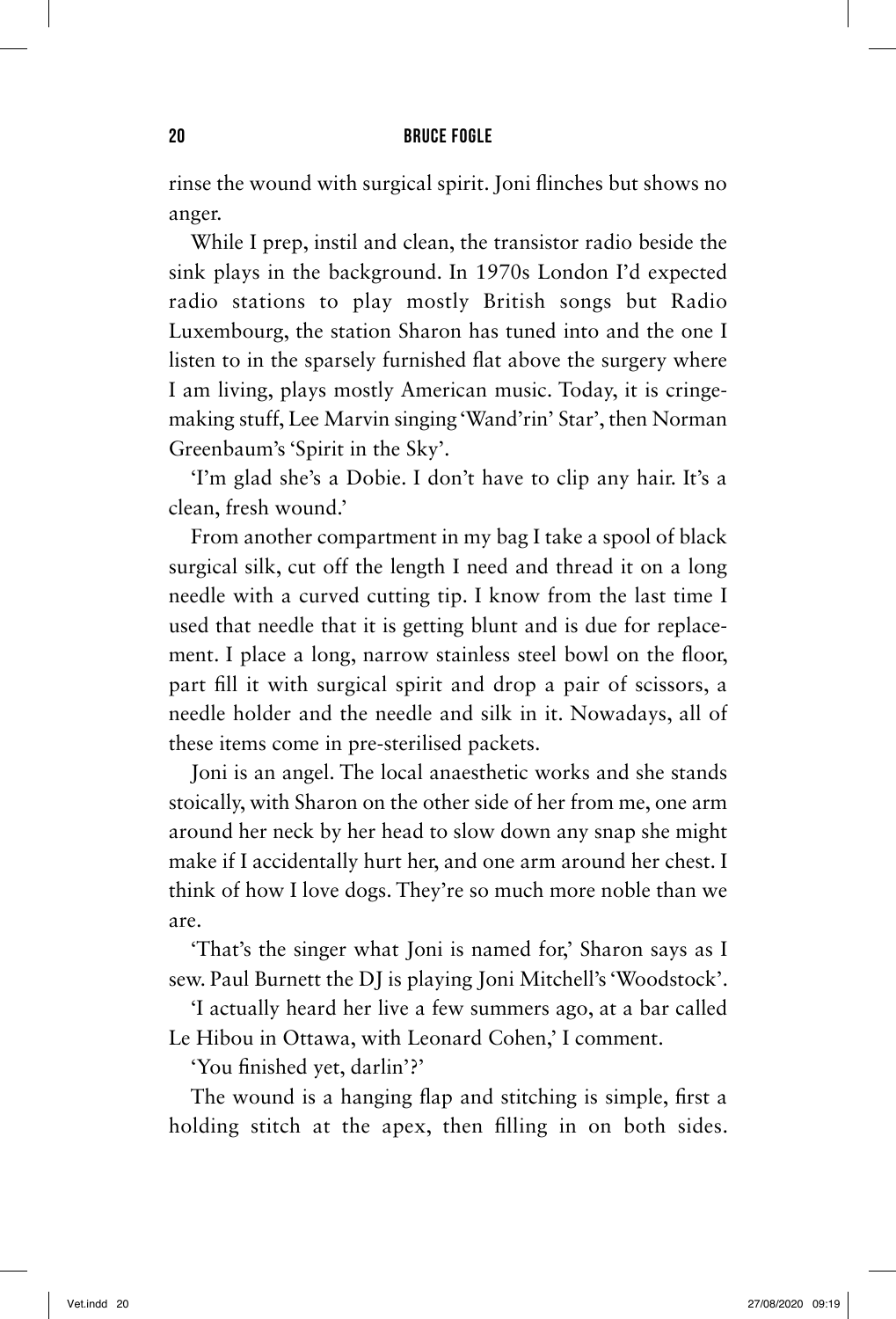Doberman skin is supple, but with a blunt needle I have to push ever harder with each stitch to complete the job. After I finish, I give both dogs their injections of Pen-Strep antibiotics and fill an envelope with pain-reducing phenylbutazone tablets, bute,\* that will last for two days.

'That's wonderful, luv. It starts to get busy here around five. Now I don't have to be away from work. How much is it?'

I answer two guineas for the home visit and five pounds for the stitch-up and injections.

'Fuckin' hell. You make more by the minute than I do!' she replies.

Sharon takes seven green one pound notes and two shillings from a jar in the kitchen cupboard and gives them to me. I thank her and we walk back into her front room where a man is sitting on the sofa reading the *Daily Mirror*.

He looks up, stares blankly at me, then a wide grin bursts across his face. 'Dr Fogle! Fancy meeting you here an' all.'

I have no idea who he is.

'Don't you remember me? I brought the dogs to you to get 'em Epivaxed when Sharon was busy an' all.'

I still don't recognise him. At that time in my career, I was so concerned about the worthiness of my diagnoses and treatments, all I ever saw were the animals, never the people who accompanied them.

'Oh, yes. Hi. How are you?' and I shake his hand.

'Miserable buggers!' he says nodding his head towards the dogs in the kitchen. "Ad a dust-up, did they?"

'Yes, over a bone. They're okay but they gave each other a chew. Same breed. Same age. Same sex. They tick all the boxes for having fights with each other. Do you know them?'

<sup>\*</sup> More efficient pain-reducing 'non steroid' anti-inflammatory drugs will not become available for another 20 years.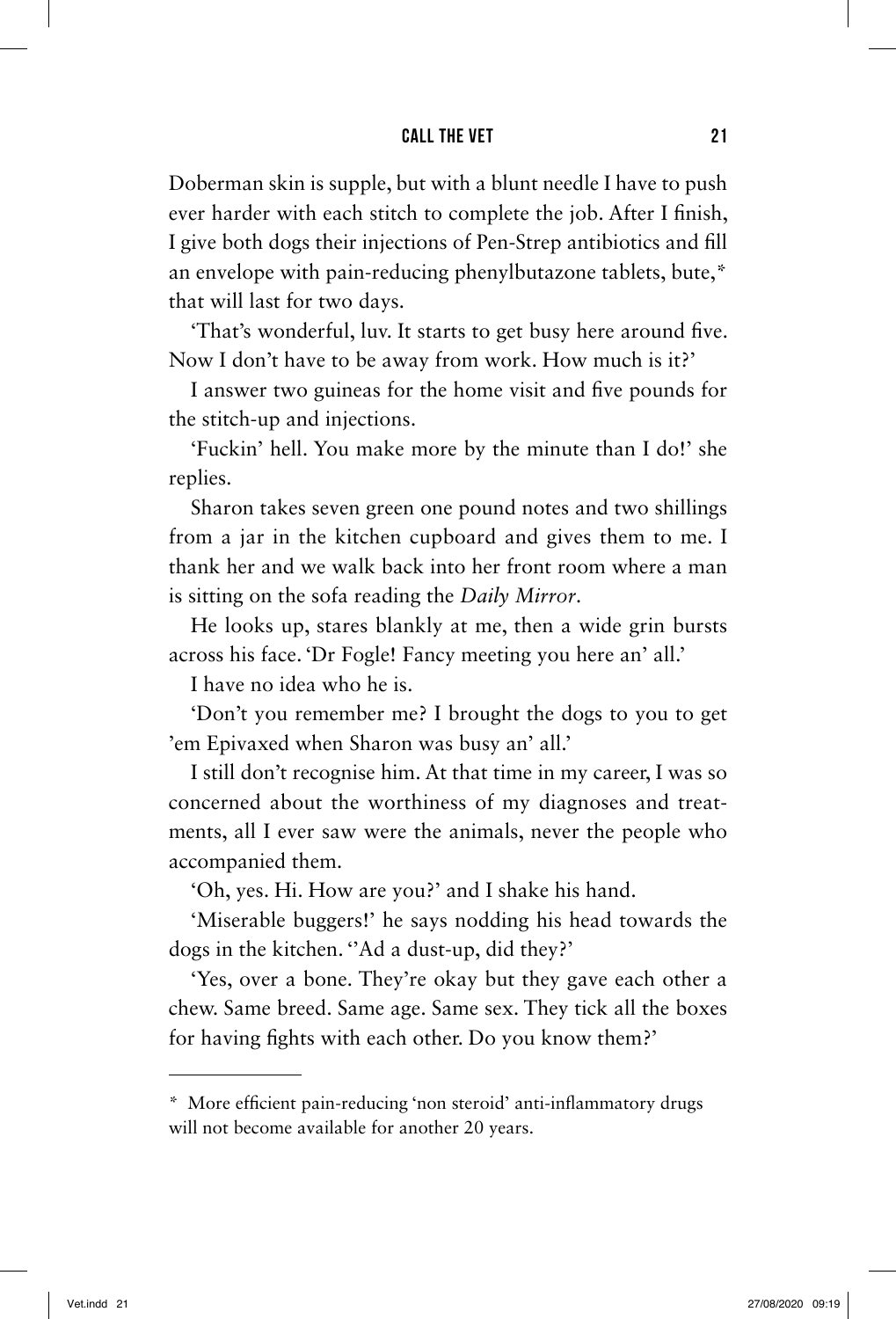'They're mine. They live wiv Sharon when she's workin'. They're here for protection.'

What does she need protection from, I think, and only then work out why the lights in the hallway are red. I turn to Sharon. 'If either one of them goes off her food, phone the surgery. They'll need more antibiotics. The stitches can come out in 10 days. I can send a nurse to do that or you can bring Joni to the surgery.'

'Mick'll bring her in for her stitches,' Sharon answers. I shake Mick's hand and Sharon walks me to the door and out into the hallway where I shake hers.

I start down the stairs, then stop and turn back to Sharon. 'Sharon, one more thing.'

'Yes, luv?'

'Any chance you can show me that large chest of yours?' I'm as pleased as punch that I can do irony too.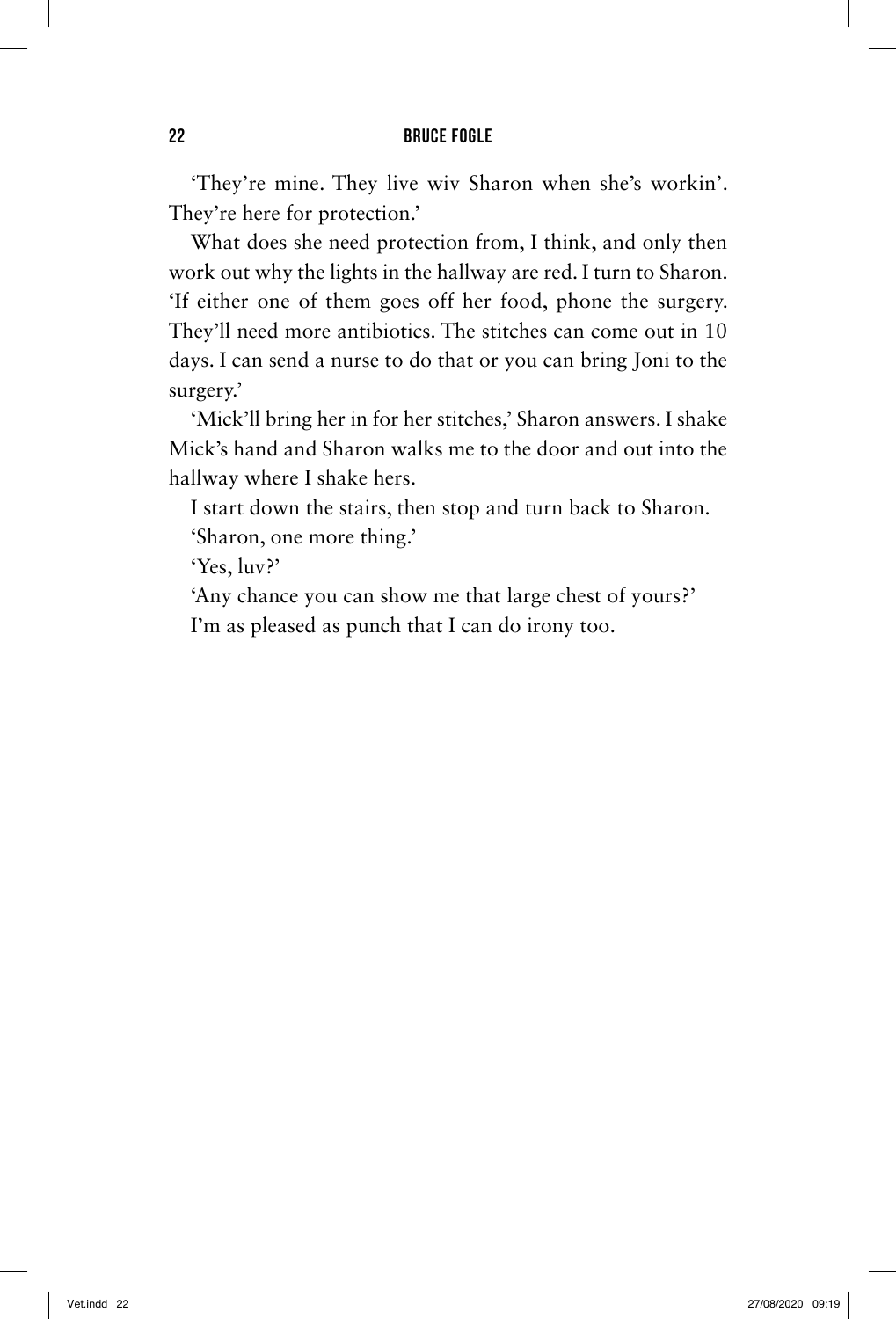# 3

Sensible people get pets directly from breeders and see litters of puppies or kittens with their mothers. In 1970s London, upperclass families often got their dogs from friends, the middle class got their dogs and cats mostly from pet shops, while the working class got theirs from unplanned litters or from Club Row, a Sunday street market at the top end of Brick Lane in the East End. Two pet shops, Town & Country Dogs and Harrods pet department, were vital customers for Brian. There were two distinct types of dogs in Britain, purebreds and mongrels. Although mutts or mongrels made up the vast majority of Britain's dogs, at Brian's clinic well over half of the dogs I met were purebreds. It was an era where 'well-bred' people provided homes only for 'well-bred' dogs.

'Our most important client is Harrods,' Brian explains in my first week working for him. 'You will visit their pet department at lunchtime each Monday, whenever new stock arrives and whenever they ask you to. All new stock gets Epivaxed, and most important, you complete a partial vaccination certificate with the date of the animal's next Epivax with us. Our other important client is Jane Grievson at Town & Country Dogs. Her son Christopher Grievson brings their stock here to be checked and Epivaxed.'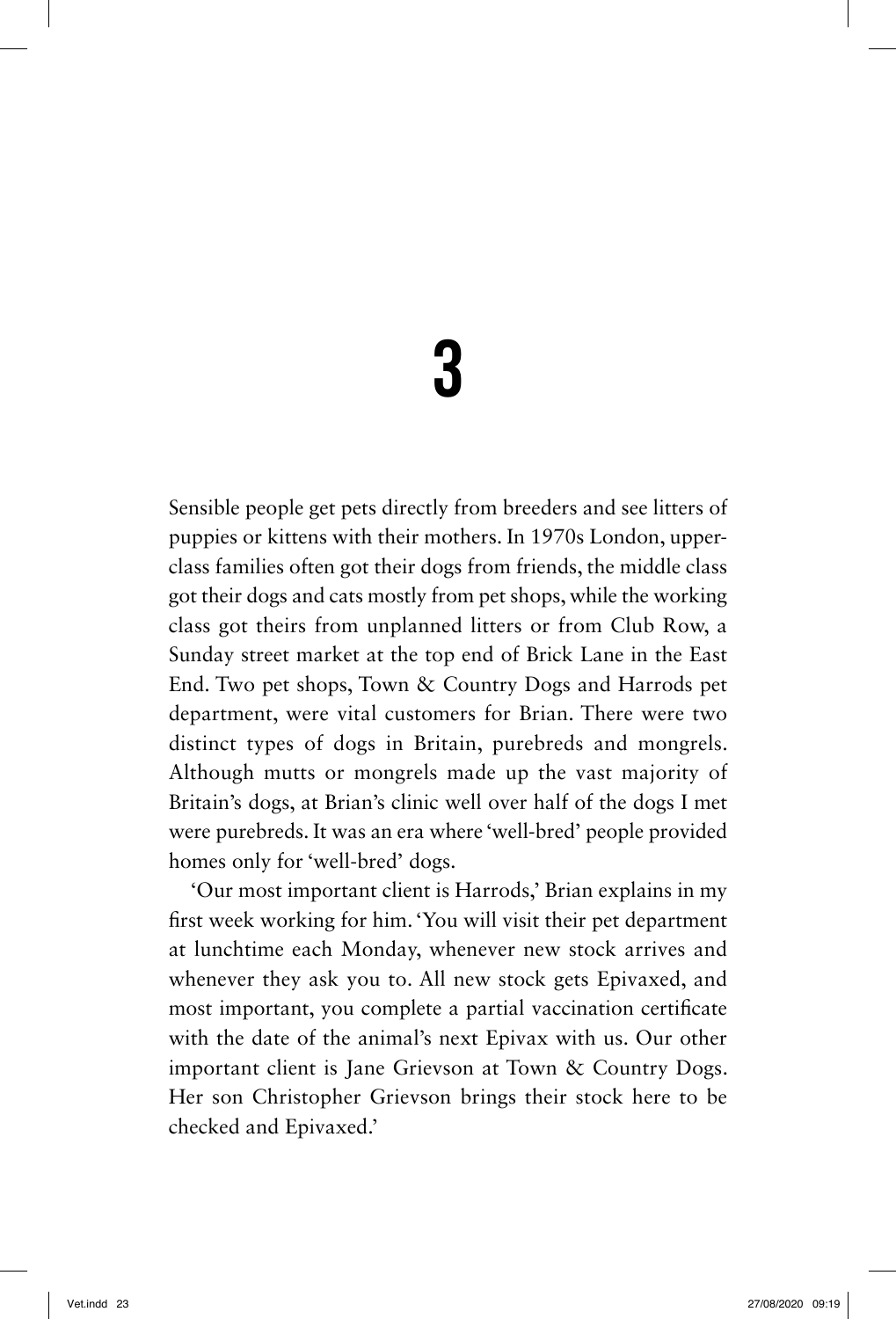Harrods was a nearby upscale department store, synonymous with the British upper classes and to my eyes fustier than the people they served. It flaunted its royal warrants, to Queen Elizabeth the Queen Mother for china, to Queen Elizabeth herself for 'provisions' or what I called 'groceries', and to the Duke of Edinburgh for 'outfits'. I called outfits 'clothes'.

Brian had an appointment system at the surgery. Most vets didn't.

'Time is important to our clients,' he tells me. 'They are not used to sitting around waiting. And they don't suffer fools gladly.' I don't know what he means by that. The term is too English for me, but I take it as a warning not to waste their time. 'And we don't socialise with our clients,' he continues. 'That compromises our relationship with them. No drinks after work. No dinner in their homes.'

As always, morning consultations started at 9 am and ran through to noon. It was a blazingly sunny and unexpectedly hot and humid summer Monday and I packed my medical bag with what I thought I might need for my weekly Harrods visit: stethoscope, thermometer, surgical spirit, a sterilised glass syringe, twelve needles and twelve doses of the dog vaccine Epivax.\* I walked along Pont Street, across Sloane Street, through red-brick Hans Crescent to Harrods.

The pink buff terracotta building itself was so grand. Imposing, bronze-framed display windows and seven floors of expensive shopping, although not so expensive that I hadn't already bought myself a suit at the new, fashionable Way In department on the fourth floor. The dollars I had brought with me from Canada, that I used to supplement my meagre salary,

<sup>\*</sup> The vaccine came with a two-inch serrated saw, to abrade the necks of the vials to make them easy to snap open. I routinely cut my fingers when snapping vaccine vials so I also took finger plasters for myself.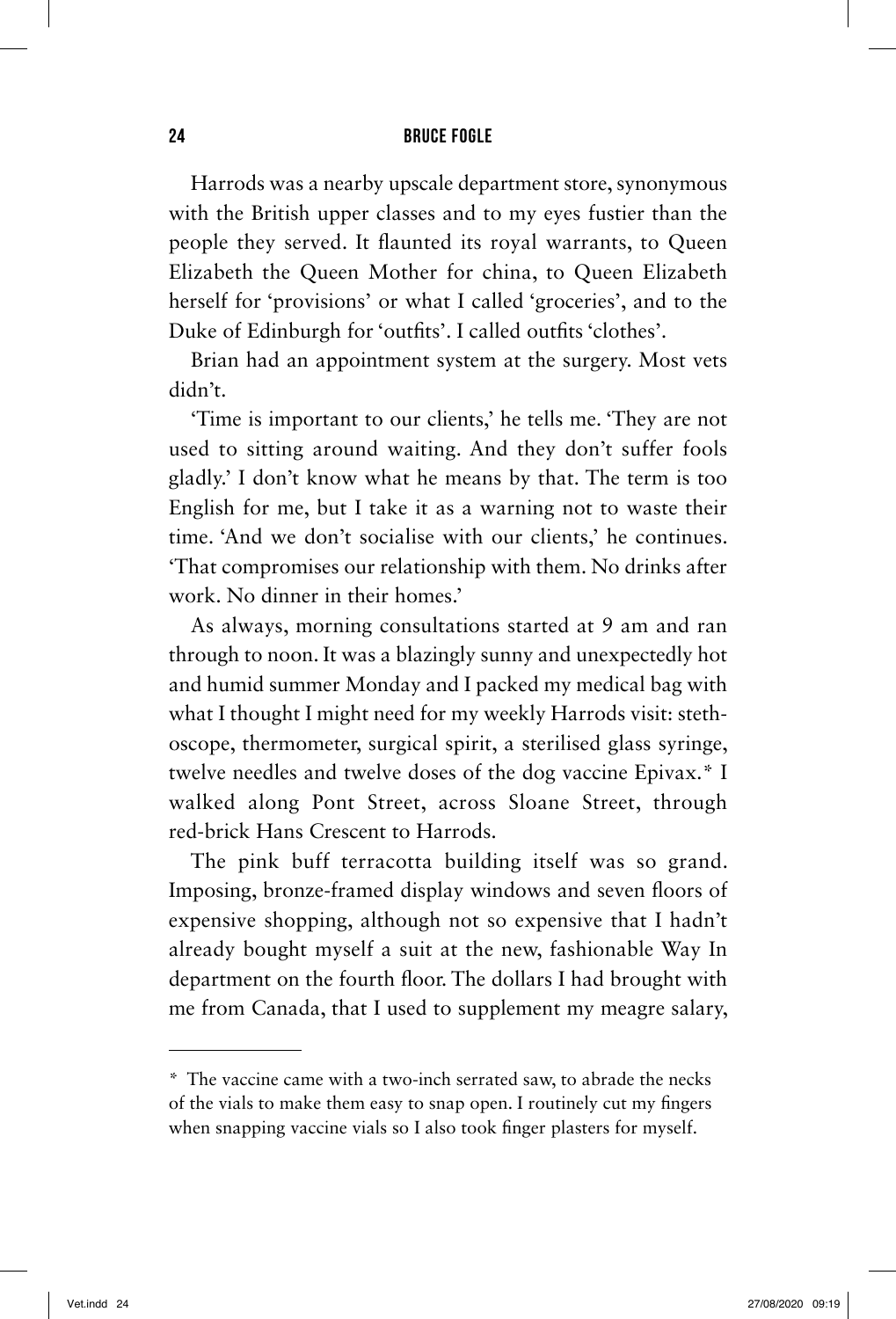went a long way back then. I entered by the back door, at the corner of Basil Street and Hans Road, where chauffeurs stood formally by their Rolls-Royces, and took two stairs up at a time to the second-floor pet department and the Manager's office.

The Manager, a bushy-browed, beige man in his forties in a Viyella shirt, green wool tie and tan warehouseman's coat, with a rural accent that I sometimes found difficult to understand, formally greets me with a 'Good morrow, Vet. Do you wish to do rounds?'

With me leading, we systematically walk the aisles of his department, stopping first at the enclosure of baby alligators, where I scan their pen for any that look skinny or have removed themselves from the general cluster.

'The water looks a bit murky,' I comment.

'We are late changing it, Vet. It will be done.'

On their adjoining aisle the parrots, cockatoos, cockatiels and macaws are incredibly noisy. I look in each cage, at the inhabitants, at their food and water trays and at the floors to check the consistency of their droppings. I check the tanks of tropical fish for the health of the inhabitants and signs of excess feeding by the weekend staff, a common problem that might lead to contamination in a tank, and then on to the most enjoyable part of the department, the mammals. There are three skunks, a puma, and kennels filled with pups and kits.

'Where did you get the skunks?' I ask.

'We find homes for surplus stock from zoos,' the Manager explains. 'Three years ago we sold an elephant to the King of Albania.'

'I didn't know Albania had a king,' I say.

'I thought it was a posh area at the bottom of Savile Row,' he replies with a chuckle. A bit of irony there. 'But it's a country, and King Zog or his son lives in Switzerland. I know it's Zog because it rhymes with snog.' He chuckles again.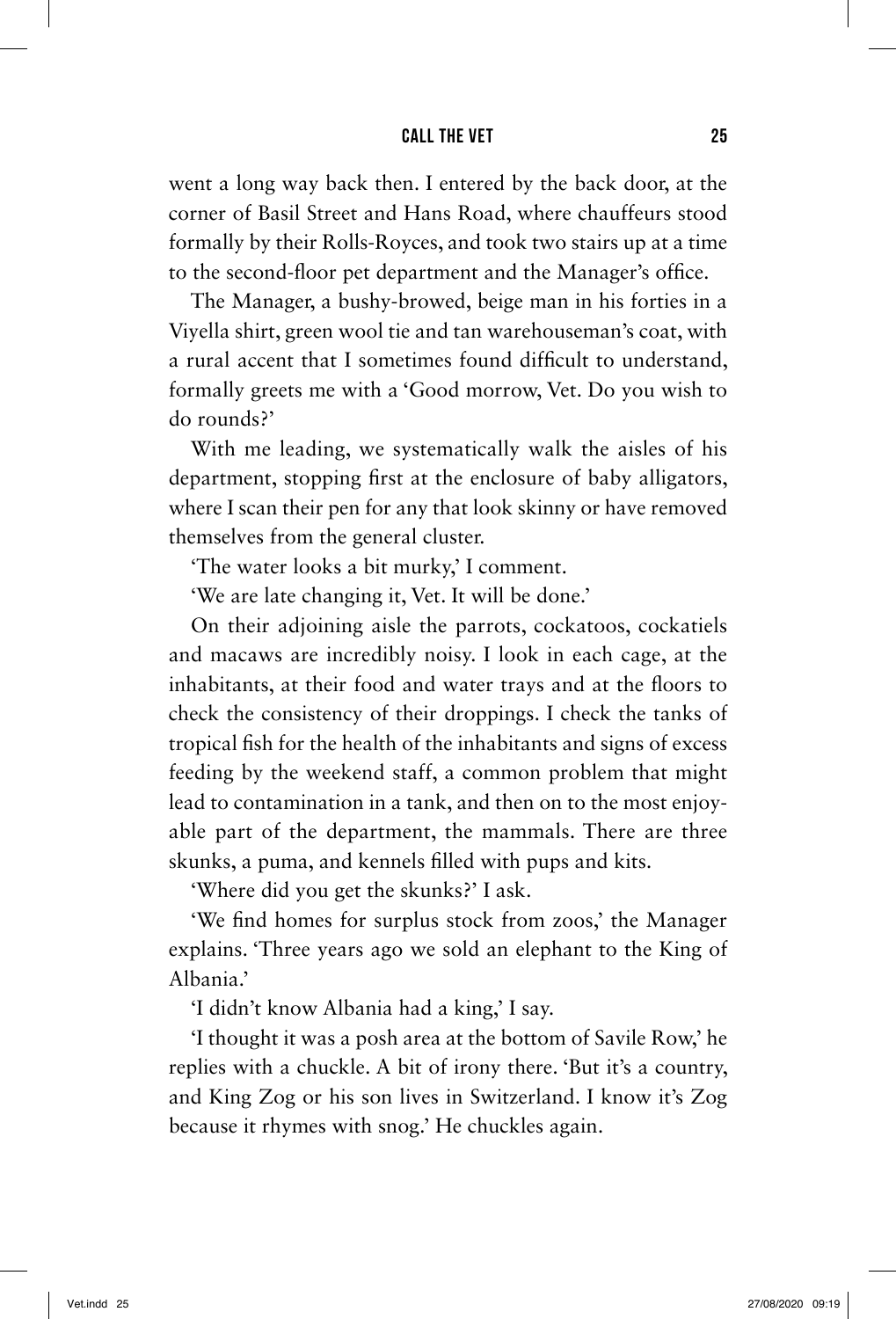The skunks looks like they are six to eight weeks old. I am somewhat familiar with them, not just from their odour on my family's Yorkies after the dogs had been sprayed while chasing them, but from one I had found falling over in a creek and had brought home to nurse back to health. 'It probably has rabies,' my father told me when he came home from work, and he phoned Animal Control and had the skunk removed from our backyard.

'Did the zoo vaccinate them?' I ask.

'I will check on that, Vet,' the Manager says.

'What are you feeding them?'

'PAL and vegetables, Vet.'

'Good. Don't give them cat food. It's too rich for their livers. And the puma?'

'It's also surplus. We get them frequently. They sell well. This one arrived with the skunks.'

'What does it eat?' I ask.

'Fresh beef from the Food Halls, Vet.'

'Make sure it's beef on the bone,' I add. 'She needs calcium. And give her a tablespoonful of cod liver oil each day.' I had learned at London Zoo that big cats can suffer from Vitamin A deficiency, and cod liver oil was a well-balanced supplement.

I get down on my haunches, and the puma comes over and rubs her head against the inside of her enclosure. I put my fingers through the cage and feel the silkiness of her hair. That's a cat I'd be proud to be seen in public with,' I say.

'We had a lion cub here last year. I sold him for 250 guineas. Mind you, I would have given him away.'

'Why's that?' I ask.

'Sly creature, Vet. He got out one night and I found him over there in Carpets the next day. He'd shredded the goatskins.'

The last part of rounds today is the kitten and puppy kennels. There are no additions since my visit the previous week.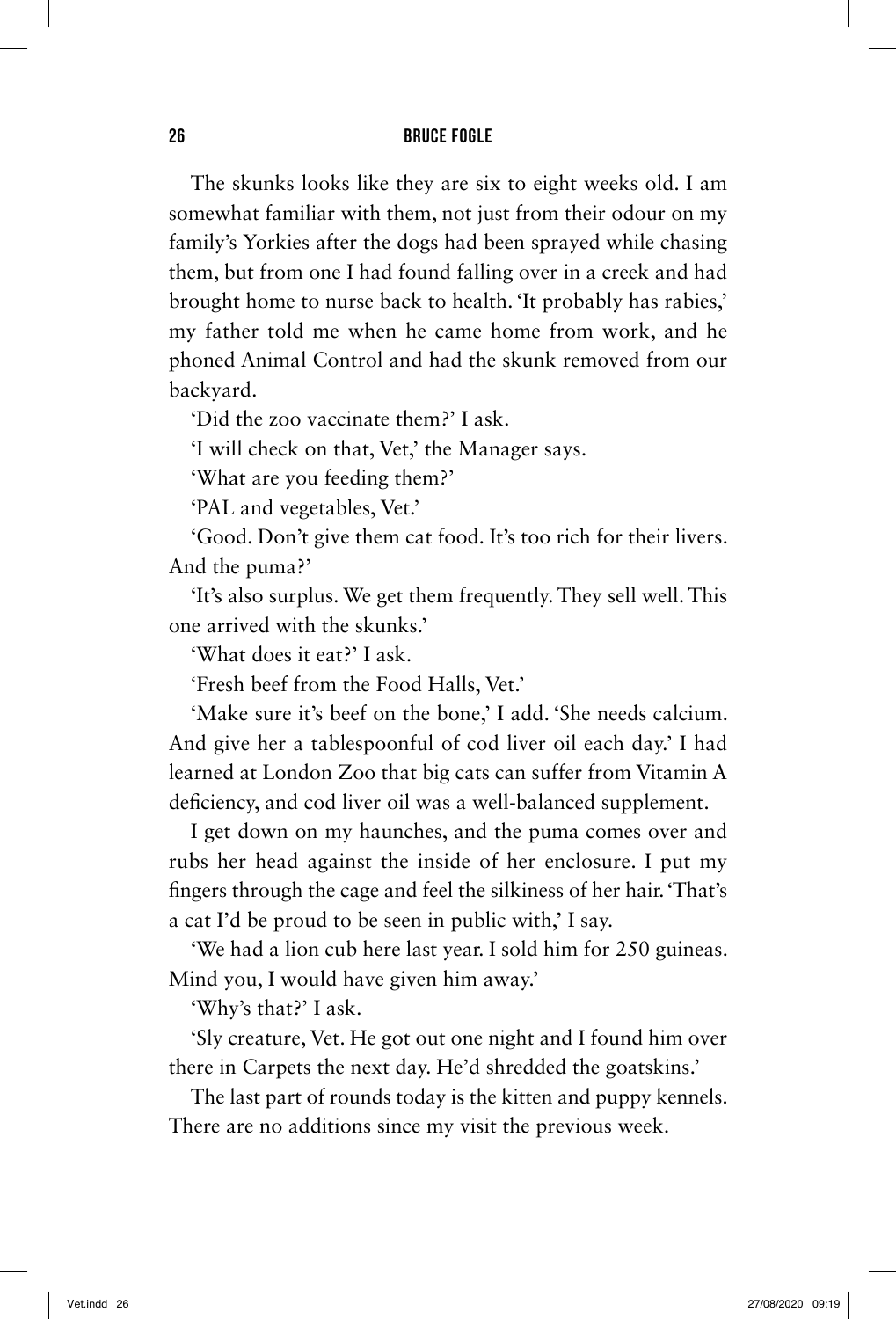'The Persians sell well, but I am finding it difficult to obtain kittens, Vet. The breeders now want to sell them directly.'

The cat kennels are sparse, with one remaining Persian, two Siamese and two blue Burmese.

'Two litters of Yorkshire terriers arrive today, Vet. I hope they are here before you leave.'

Of the six Old English Sheepdogs I had vaccinated the week before, only two remain. They look surprisingly lonesome without their siblings, and stand on their hind legs wagging and smiling as I visually check them over. Beside them are four Dachshund pups, curled tightly together, and in the next kennel two Pug pups.

'Vet, the Pugs are sniffling.'

I rinse my hands with disinfectant, lift out the first Pug and listen to its chest. The heart and lungs are fine, and I hear referred noises coming from the throat.

'Her nostrils are so tight she has to breathe through her mouth,' I tell him. 'It's causing irritation in the back of her throat, and that's leading to her snorts and sniffles.'

Her littermate also has small nostrils.

'Do breeders send you Polaroids before you buy pups?' I ask.

'No, Vet. I know what sells best and I put in orders, although breeders ring me up when they have surplus stock they can't shift. If they're the right breeds, I'll buy them.'

'Okay, then. That's it?'

'As I say, I'd like you to see the Yorkshire terrier pups before you leave. Would you like a cup of tea? The train is due in at Paddington at half past the hour so they should be here momentarily.'

'Yes, fine. Thank you,' I answer and we walk through the 'Staff Only' door into a corridor leading to his office.

'Where are the pups coming from?' I ask.

'Most livestock comes from Wales, Vet.'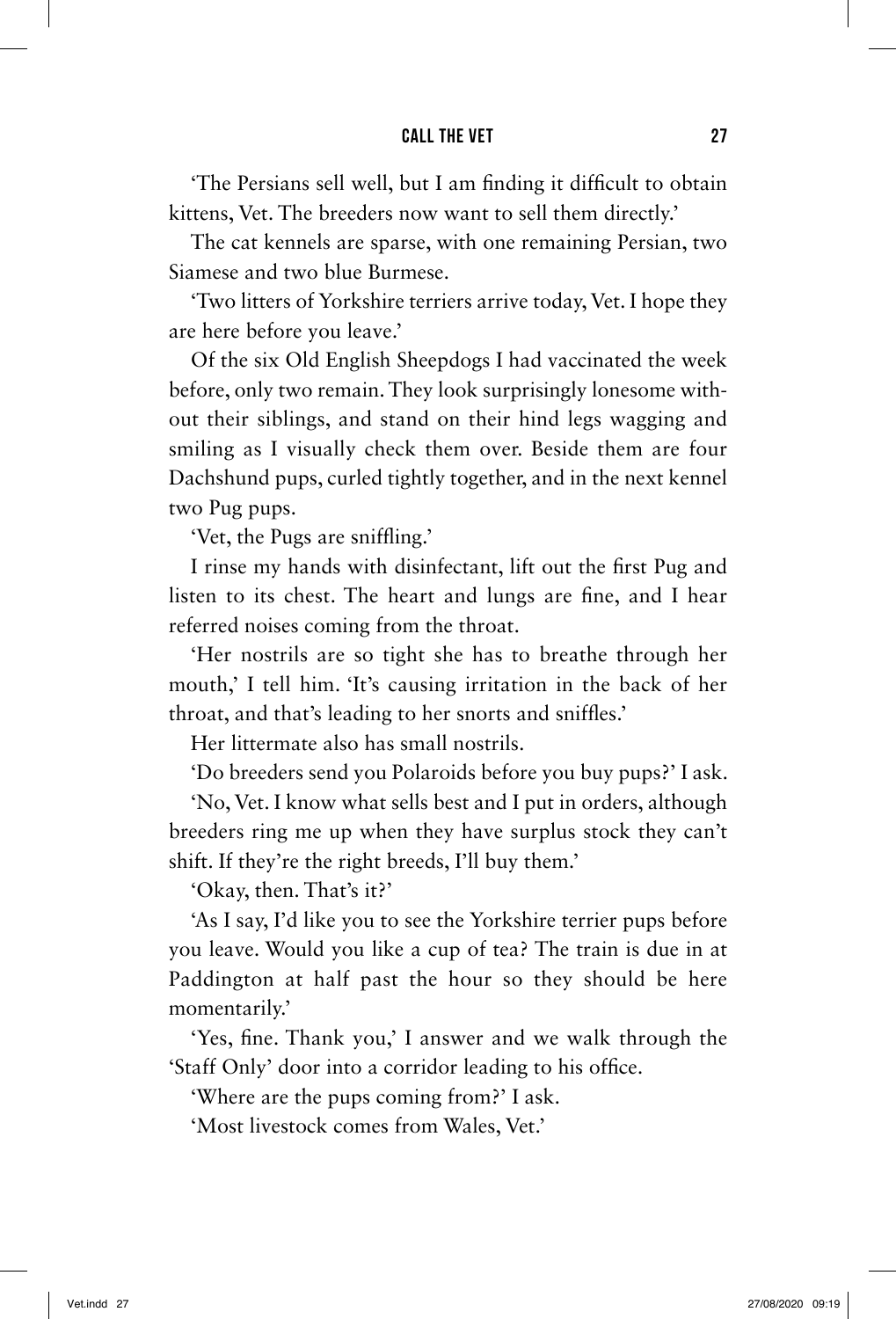The Manager boils water in a kettle warmed on an electric ring and as it heats he adds several teaspoons of Harrods English Breakfast tea to a white teapot. He swirls the tea in the pot then pours it through a strainer into two flower-decorated teacups, and as he does so one of his shop assistants, a lean woman in her early twenties, with a brown fringe hanging over an intelligent face, comes to his door and says, 'The puppies have arrived, Sir. They're in the corridor.'

'Vet is having tea,' he replies.

'Thanks,' I say, 'I'll come and have a look now.' I pick up my medical bag and walk down the corridor to a large wooden crate with rope handles. There is no door.

'How do you open it?' I ask.

'The top is nailed shut so they can't escape,' the Manager says. He is carrying a claw hammer and, with the claw end, pries off the top. There is silence from inside the crate.

I look in. One pup sits up and unhappily looks at me. Another, with its hair pasted to its face by its own profuse saliva, lies on its side, glassy eyed, panting and drooling. A third pup is twitching and salivating. The rest are lifeless.

I pick up the sitting pup, give it a cursory look and hand it to the Manager. 'Put it somewhere with water.'

Without looking at her I say to the shop assistant, 'Get two of those fabric dog beds from the floor.'

I pick up the salivating pup and with my stethoscope listen to its chest. The heart sounds good. I listen to the twitching pup's heart. It sounds the same. I lift a lifeless pup and listen to its chest. No breathing or heart sounds. Then the next pup. It has a heartbeat. So does the next. So do all the rest. Only one is dead. I guess this is probably a low blood sugar crisis.

The shop assistant returns with the round fabric dog beds. The Manager places the healthiest pup in one of them.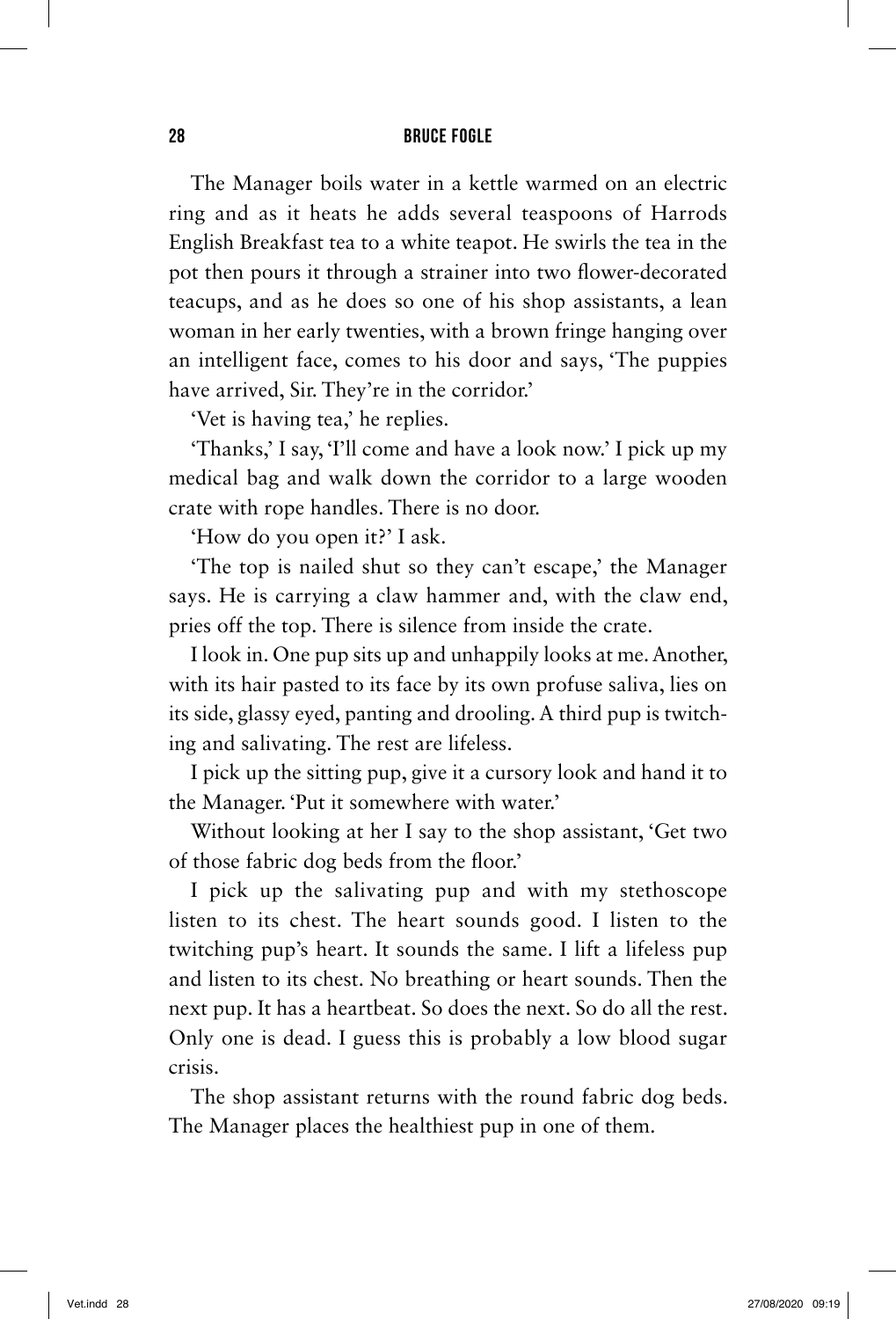'Do you have any maple syrup or honey for your tea?' I ask the Manager.

'I don't. But they do in the Food Hall. Come with me.'

I turn to the shop assistant. 'As fast as you can, run to the surgery, ask them for a vial of 50 per cent glucose and get back here, to wherever honey is in the Food Halls.'

'The surgery is on Pont Street, the other side of the lights,' the Manager adds.

I pick up the bed full of unconscious or frothing pups and follow the Manager across his department. He quick marches.

'Faster!' I shout and he moves from a brisk walk into a run, down the flights of stairs to the ground floor, through Menswear and into the Food Halls, straight to a selection of honey.

I take a jar from the display, open it, give it to the manager and say, 'Dip your finger in it and smear it in the mouths of the conscious pups.'

I take another jar and do the same with the unconscious pups, applying honey under their tongues and inside their cheeks.

'Animals are not allowed in the Food Halls,' I hear over my shoulder.

'These are not animals!' the Manager barks back. 'They are Harrods inventory!' No one seems upset that I have taken honey from the shelf without purchasing it.

It amazes me how fast sugar gets absorbed from the mouth into the bloodstream. The pups are small. They have little or no sugar reserve. They had been enclosed in a wooden crate since sometime in the early morning somewhere in Wales for a long, hot train journey to London before another hot ride in a taxi to Knightsbridge. I am burning with anger at how these pups have been treated, but I don't say anything.

The shop assistant arrives with the injectable glucose vial. I break it open and fill the syringe I have brought along to give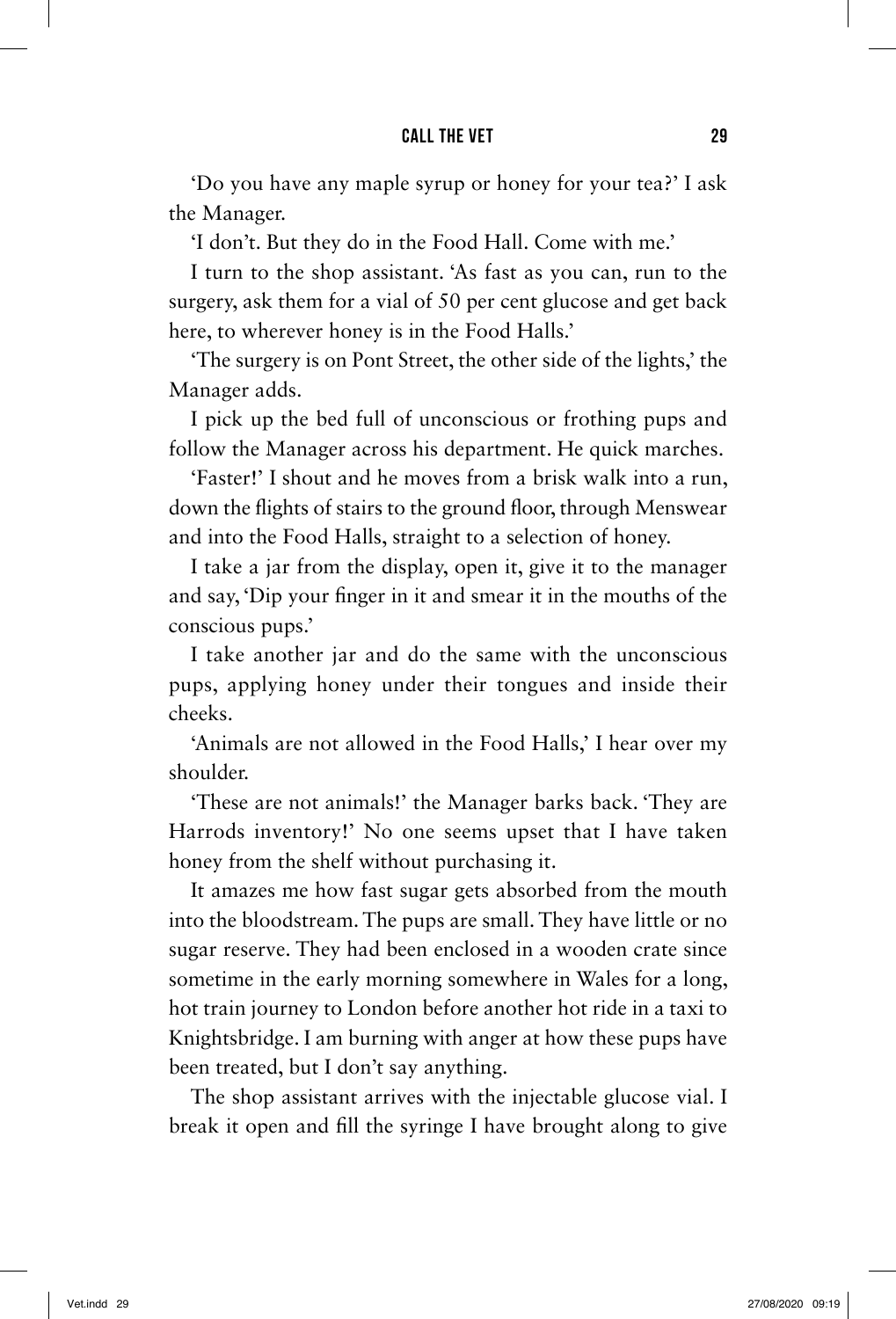vaccinations with, add a sharp new needle, place my finger on an unconscious pup's throat to raise its jugular vein, insert the needle and inject one millilitre of the concentrated sugar. Within a minute, the pup is moving and within five minutes sitting up. I do the same with the remaining two pups that have not responded to honey under their tongues. Both come back from the dead.

'Get me a towel, please,' I ask the Manager's shop assistant, and she instantly produces a tea towel. I give the brightest pup a rub then place it on the floor, where it gives a little shake that is too much for it and it sits down. I repeat the rub downs with the other five pups, and when I am convinced that their low sugar crisis is at least temporarily over, I put them in the dog bed and return with the Manager and his assistant to the second floor, this time by the lift.

'Oh, aren't they cute,' the lift operator says as we get in.

We return to the Manager's office.

'I'm sorry, I don't even know your name,' I say to him.

'Grimwade,' he replies. 'And this is Miss Clark.'

'Annabelle,' she adds.

In the corridor, the bed in which we placed the unharmed pup is empty when we return.

'Miss Clark, find that puppy,' Grimwade tells his assistant, and as he does so the pup scampers out from under his desk with a piece of wrapping tissue in its mouth.

I speak to them. 'Annabelle, please give that one a little honey with its dog food. Mr Grimwade, I'm taking these pups back to the surgery for the rest of the day. I want to make sure they're over their crisis. They shouldn't be left alone tonight.'

'Mr Grimwade, if you can arrange for a taxi I can take all of them home with me tonight. I can stay up with them,' Annabelle adds.

'We shall see,' he says.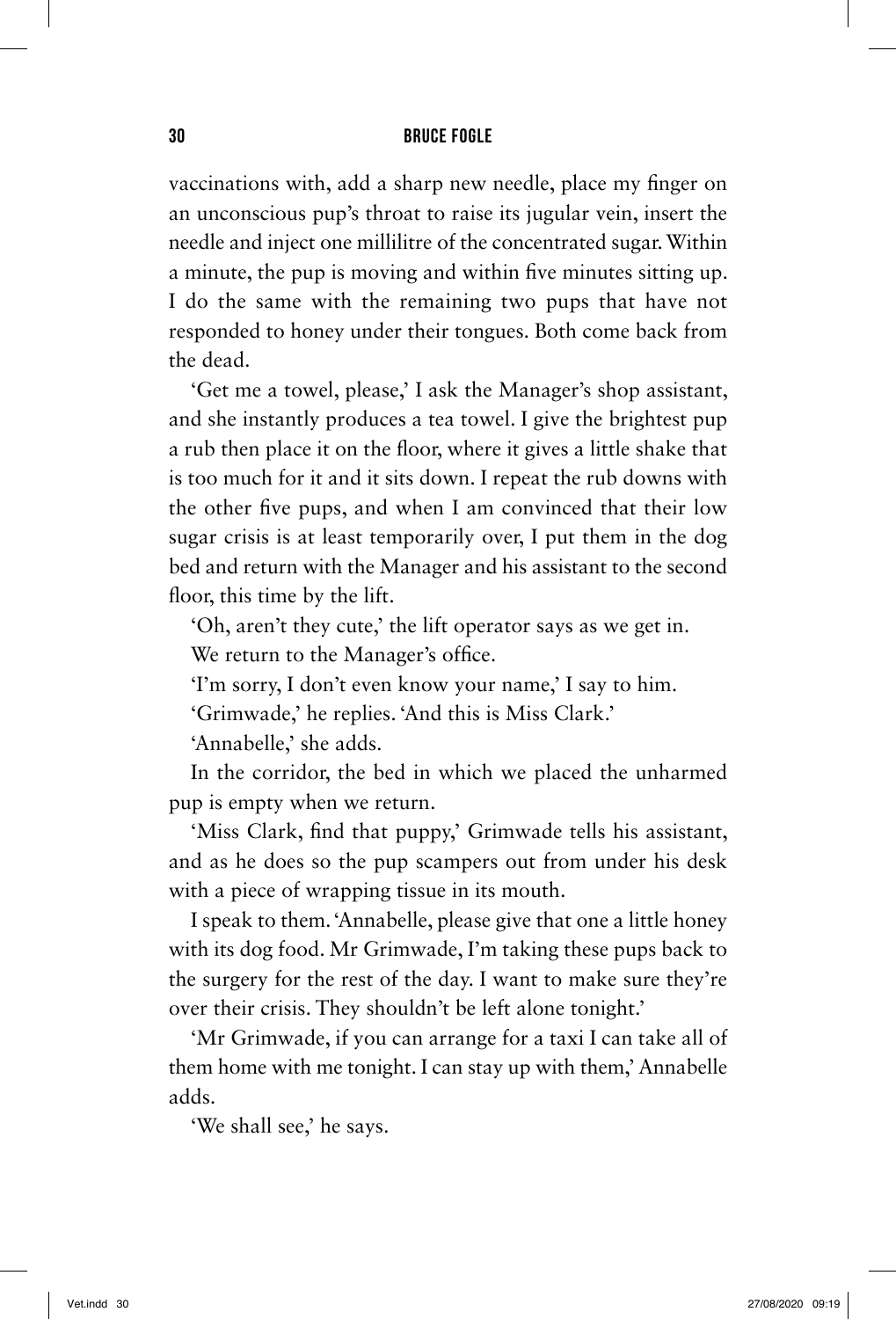'That's a terrific suggestion, Annabelle. Thank you very much. That's what we'll do. Mr Grimwade, considering the amount of money Annabelle saved Harrods with her Olympic-standard run to Pont Street, I think you can afford to provide her with the taxi fare home and back. I'll discuss the events with Mr Singleton, then give you written advice on where Harrods should get its puppies and kittens, how they should get here and what to do when they arrive.'

'I look forward to that, Vet,' Grimwade replies.

I think about asking him out for a drink that evening. I already know what I want to change in his set-up, but remember that Brian has told me no socialising, so I don't.

Back at the surgery, late in the afternoon, Brian calls me into his office.

'Bruce, may I introduce you to Mrs Jane Grievson from Town & Country Dogs and her son Christopher.'

Each has two Shih Tzus in their arms, a breed I have never heard of, let alone seen.

'Good afternoon,' they reply in unison.

Mrs Grievson has immaculately permed, bottle-blonde hair, is petite and vivacious, younger than my mother, an English rose whom I am instantly frightened of. Christopher, my age but more heavy set and a little taller, a man with an artlessly happy face, tickles the pups in his hands as his mother speaks.

'I was just thanking Mr Singleton for sending me to Mr Startup in Worthing. I was considering buying a new toy Poodle as a potential stud, and wise Mr Startup asked me to bring the pup's grandmother for him to examine. He found eye disease in the grandmother that he says is hereditary and leads to blindness, so I did not purchase the pup.'

Brian turns to me. 'There are no eye specialists at the Royal Veterinary College, but Geoff Startup in Worthing is very knowledgeable about eyes and sees referred cases.'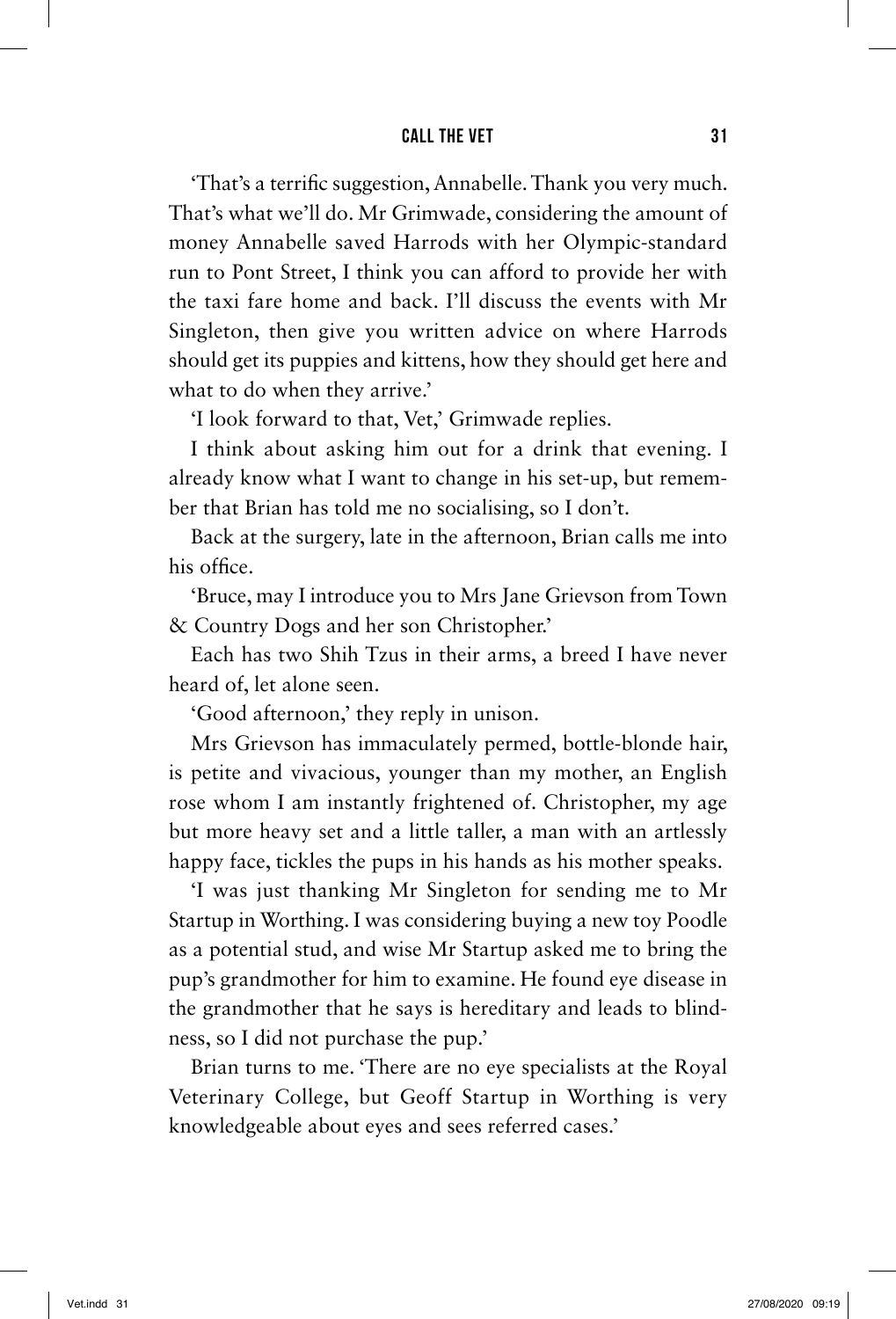'And I was also telling Mr Singleton that you will be seeing more of Christopher,' says Mrs Grievson. 'My husband Bob and I enjoy dabbling in property. We have an old mill in Italy we are about to fix up.'

'Yes, I'm afraid so,' Christopher adds. 'Mother has convinced me to join her permanently. Bruce, have you visited our shop?'

I tell him I haven't and agree to visit after I finish the afternoon appointments.

'What type of pups are they?' I ask before I return to my list of clients, and I am impressed that Christopher answers before his mother can.

'They are Shih Tzus. Very rare. Oriental. We get them from a breeder friend of my mother's in Trevor Square.'

'We sell oriental breeds but we don't sell breeds to Orientals. They treat their dogs abominably!' Mrs Grievson adds.

Early that evening I walked up luxurious Sloane Street then left onto Hans Crescent. Town & Country Dogs was the second shop on the left, although its address is 35B Sloane Street. I assumed that Mrs Grievson managed to secure a better address because other people found her just as scary as I did when I'd met her a few hours earlier. I felt more relaxed when Christopher told me she had gone for the day and suggested that after a quick look around we go to a local pub for a drink.

The shop was elegant and feminine, with pastel, floral wallpaper, dark wooden floors, hanging lace in the north-facing windows that were set up for litters of pups to be displayed in and a pendant light fitting of smoked glass. Christopher takes me downstairs to see the pups' holding kennels and their clipping, washing and grooming facilities, then we walk over to the Nag's Head on Kinnerton Street, a mews street five minutes away.

'Have you been here before? It seems a suitably named drinking hole for a veterinary surgeon,' Christopher chuckles as he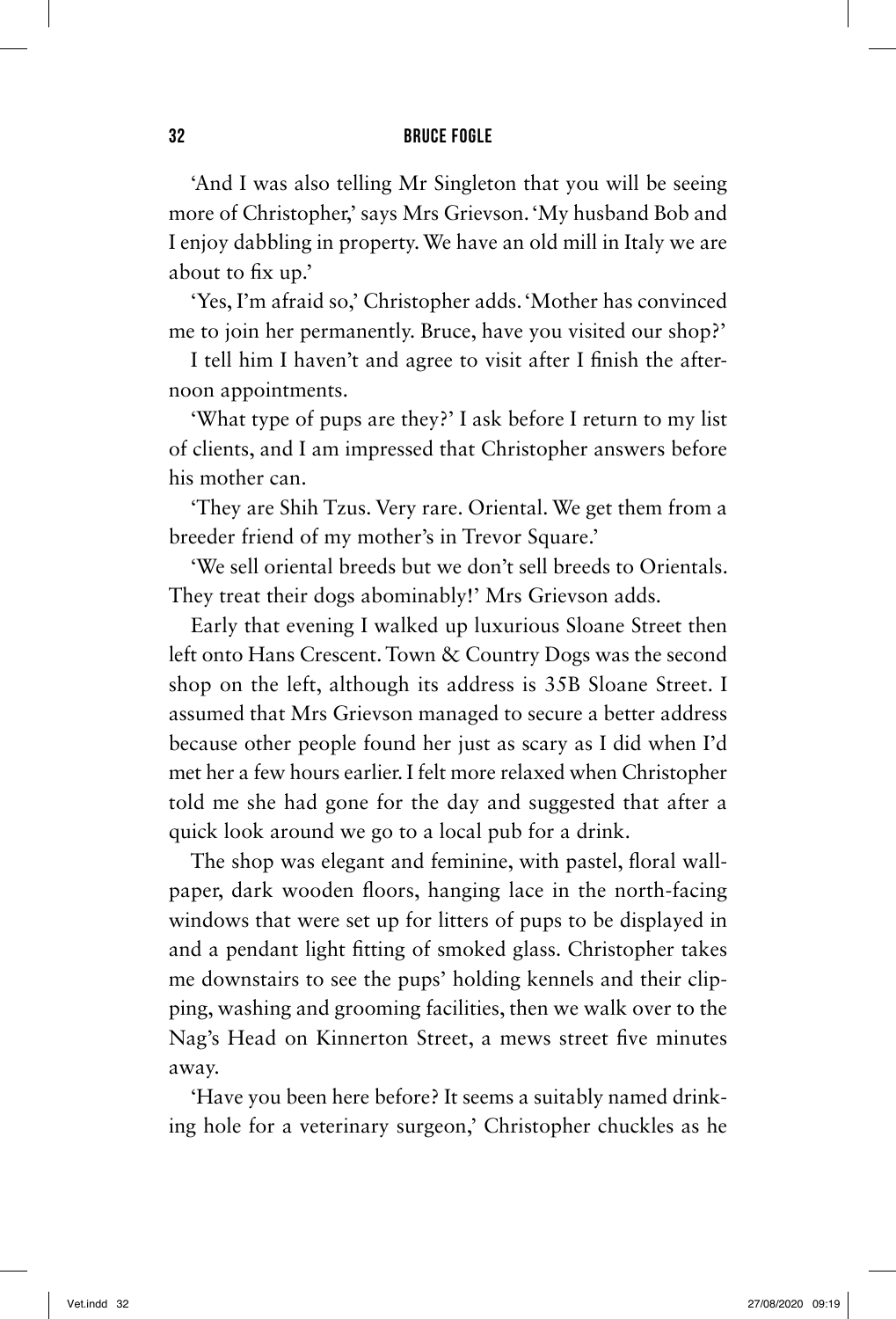steps aside to let me enter the tiny, dimly lit, packed pub. The Nag's Head is simply a tiny mews house, no more than 15 feet wide, on a narrow lane, surrounded by private homes. It's like walking into someone's small, dark-panelled living room, 15 feet of standing room in front of a bar with stairs going down to the left and stairs going up to the right. The walls are densely covered in framed cartoons and art. I instantly fall in love with the place and decide that this will be my 'local'. I have a Carling Black Label, and we take our drinks outside and find room to stand between two parked cars in front of the pub. I had already learned during the shop tour that Christopher has the ability to speak so loudly and so fluently there are virtually no pauses where I can ask any questions.

'How did your mother come to set up Town & Country Dogs?' I spot an opportunity and Christopher embarks upon a resumé of his mother's life. Earlier that day, I had pigeonholed him as his mother's gofer. Now I hear the pride in his voice as he tells me the back story of the pet shop.

'My mother is not your typical British dog breeder. Much too glamorous.'

I'm relaxed with Christopher, so I ask, 'What's a typical British dog breeder?' and Christopher says, 'A woman who reached marriageable age just after World War I, found there were no men left to marry and so has devoted herself to dogs. Do you know Betty Conn Ffyffe? Wonderful woman. Enormous. Ever so loud. Only wears tweeds. Monocle. Barks ferociously. If a dog is reluctant to perform she shouts, "Pull yourself together," wanks it until it's blue in the face and two months later Mother has another litter to sell.'

I sip my ale and let his riff roll on.

'Mother has been breeding Poodles and Yorkies for over twenty years. After the War, her family – she lived in Kent – had nothing. She knew dogs and started out making clothing for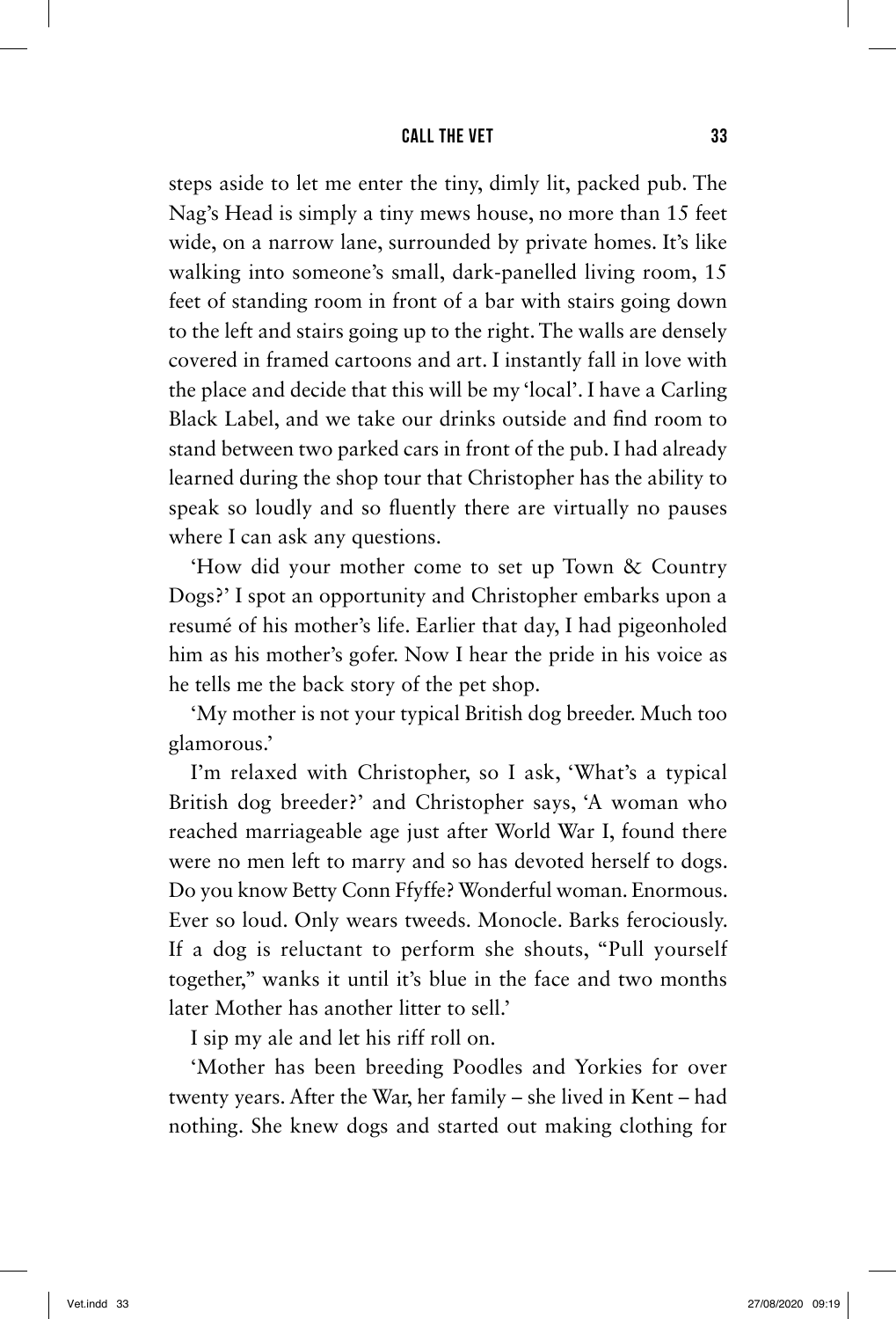them. Very upwardly mobile, she was. Mother saw that no one was catering to the top end of the market. She managed to convince *Tatler* to give her an enormous picture spread. That made her, her shop and her dogs well known to society. That's why we are around the corner from Harrods. Mother breeds most of the dogs she sells. She has an enormous facility in Cornwall. Or she knows breeders personally. But Bruce, you know what has really made the business so successful? Hollywood loves her. Simply adores her. They love her energy, her theatricality. Cary Grant or Ethel Merman or Elizabeth Taylor come into the shop and they think they are in an Edwardian film set, which is exactly where they are. We still can't find enough good Old English Sheepdogs for the Americans.'

'Is that why Harrods always has Old English Sheepdogs?' I ask.

'They get theirs from breed-to-order hill farmers in Wales. Dreadful places. Riddled with parasites. The pups don't meet a soul until they're put on a train to London.'

'Why Old English Sheepdogs though?'

'Because of Doris Day and David Niven and their Old English,' Christopher replies. 'In *Please Don't Eat the Daisies*, the film. It might be ten years old now, but it started a craze in America for Old English.'

'Did your mother supply the dog for the film?' I ask.

'It wouldn't surprise me, but I've never asked,' Christopher answers. 'Mind you, if she did, they would have had to pay for it then and there. Mother has very firm rules. No one is given extended credit, not President de Gaulle, not Princess Grace of Monaco.'

'They buy dogs from you?' I am impressed and wonder whether I'll meet them at Brian's.

'Yes, and they were not allowed to leave her shop until they paid for them. In full. In cash.'